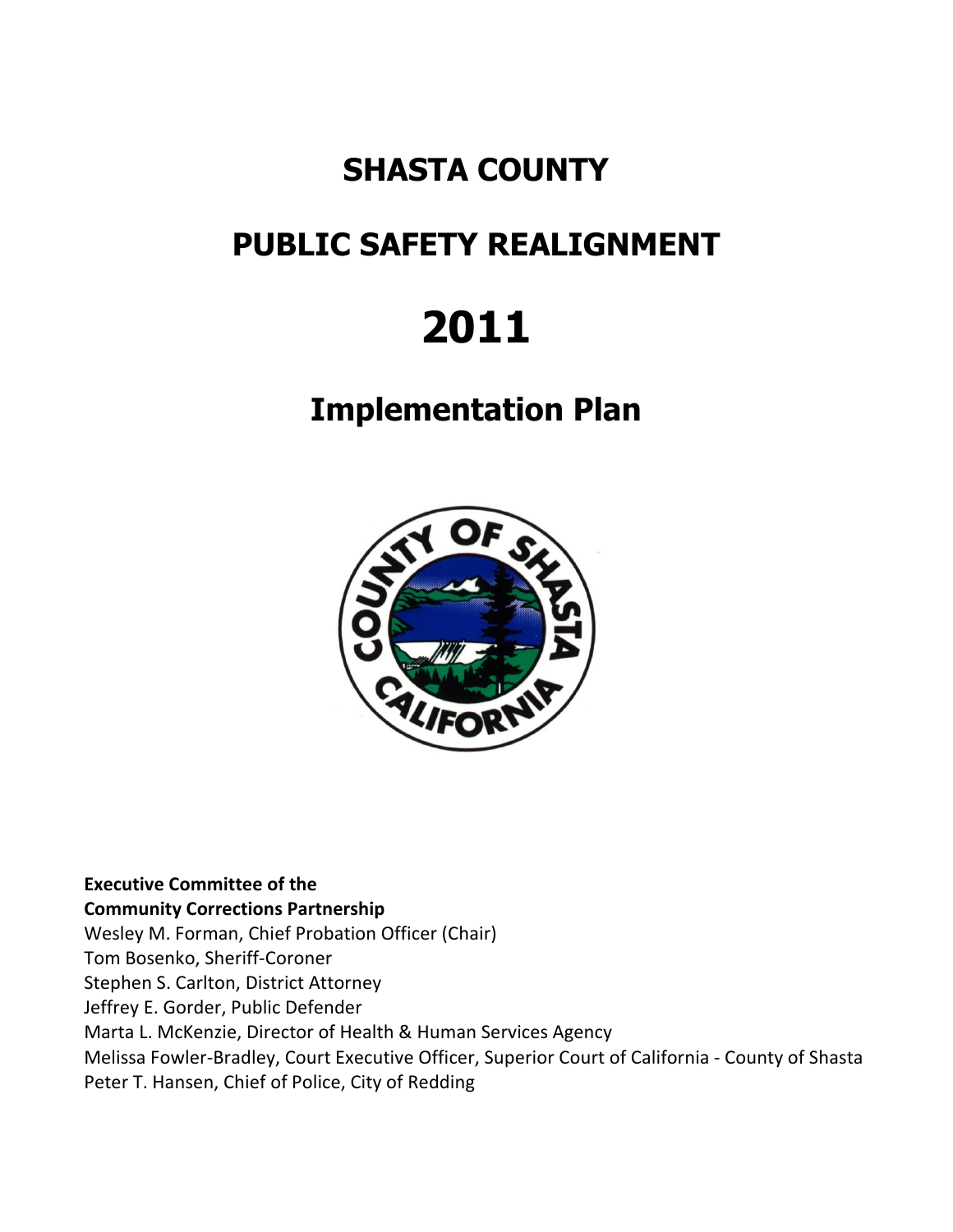# EXECUTIVE SUMMARY

On June 28, 2011, the California Legislature passed a budget that immediately affected the implementation of the Public Safety Realignment Act (Assembly Bill 109.) AB 109 (and its subsequent trailer bill AB 117) transfers responsibility for supervising specific low-level parolees and prison inmates from the California Department of Corrections and Rehabilitation (CDCR) to county jurisdictions. Implementation of the Public Safety Realignment Act begins October 1, 2011.

AB 109 and AB 117 designated the local Community Corrections Partnerships (CCP) to recommend a county-specific plan to address the supervision, incarceration, and servicing needs of this new population of offenders. The Bills also identified the participants of the CCP Executive Committee. The Plan must meet the approval of the county Board of Supervisors.

Shasta County's CCP has been meeting regularly since June 8, 2011. An Executive Committee voted to approve the following 2011 Shasta County Public Safety Realignment Implementation Plan (Plan) and funding recommendations.

We are confident the Plan addresses the need to provide enhanced public safety and is consistent with the legislative intent to maximize the use of evidence-based intervention strategies to effectively reduce criminal recidivism.

Shasta County's Plan focuses on three distinct and necessary points of offender contact: Supervision; Custody and Custody Alternatives; and Assessments, Programs, and Services.

To address Supervision, the Plan recommends increasing Probation Department staff to address its new responsibility of post-release community supervision, and establishing a compliance team consisting of local law-enforcement partners to reinforce the message of accountability among the offending population.

In the area of Custody and Custody Alternatives, the Plan recommends expanding jail capacity by opening the vacant floor of the jail. Some alternatives to custody recommended in the Plan include increasing the enrollment in the Work Release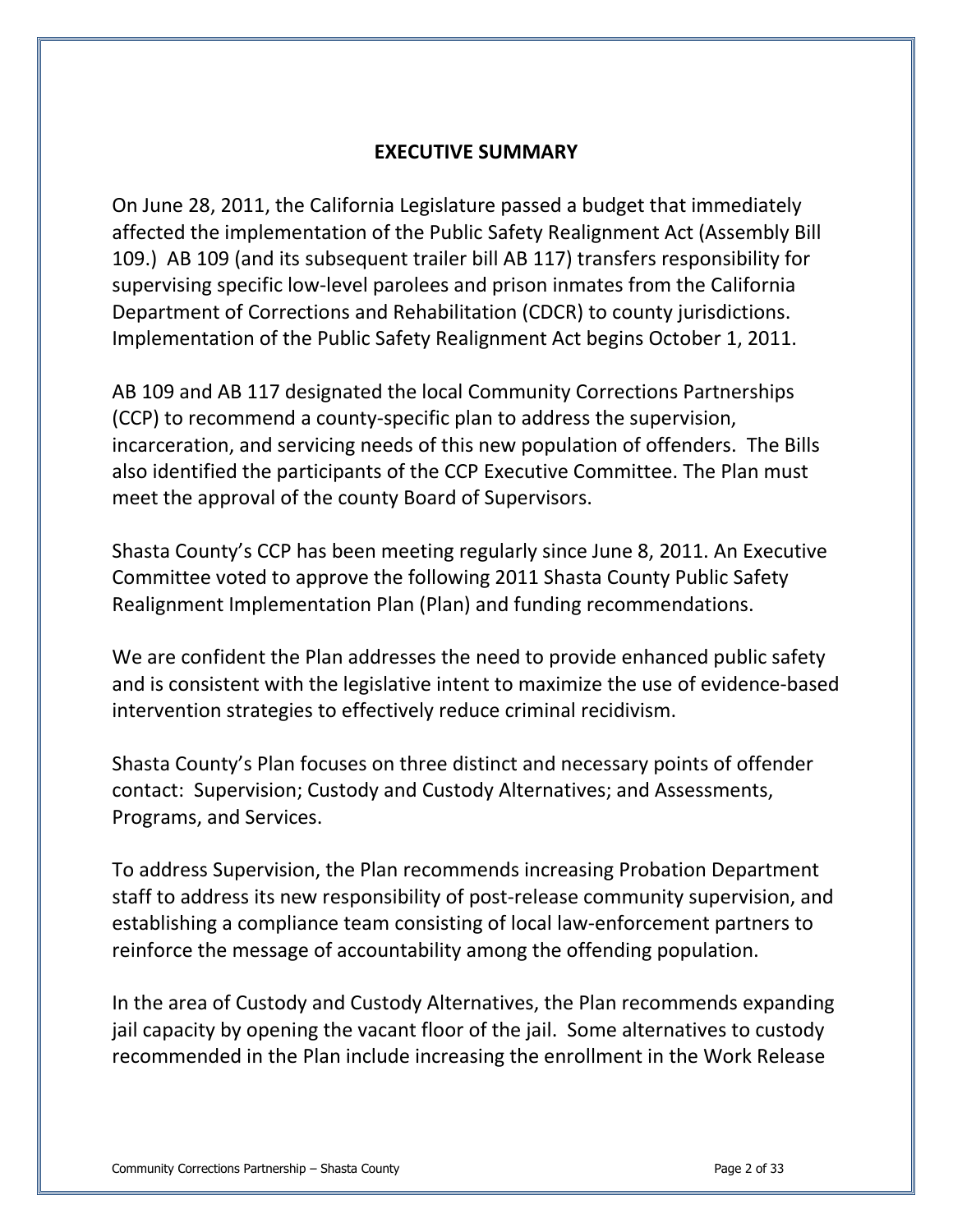Program, and enhancing the use of mandatory supervised home electronic monitoring.

In the area of Assessment, Programs and Services, the Plan recommends opening an Assessment Center to provide a safe and secure environment where enhanced supervision and evidence-based services can be provided for offenders identified as being appropriate for this program. Additionally, the Plan recommends funding other programs and services that will address the criminogenic needs of offenders in order to enhance public safety and assist the offenders in returning to productive, crime-free lifestyles in the community.

The recommended Plan makes commitments to fully implement certain core components. Associated funding recommendations are based on FY 2011-12 start-up estimates and not the fully funded programs. The fully funded programs will be addressed in future years as that funding becomes available. Future year funding projections for Shasta County are as follows:

| FY 2012-2013 | \$6,983,543 |
|--------------|-------------|
| FY 2013-2014 | \$8,274,379 |
| FY 2014-2015 | \$7,736,055 |

Although future year funding was not secured by a constitutional amendment, it is anticipated that Public Safety Realignment Funding will continue.

The CCP Executive Committee members recognize that the 2011 Plan is a broadstroke attempt to provide an effective and efficient implementation strategy to a complex new offender population. Ongoing monitoring, assessment, and adjustments to the Plan will be necessary.

On behalf of all involved in the development of this plan, we request your support.

Wesley M. Forman Chief Probation Officer, Shasta County Probation Chair, Community Corrections Partnership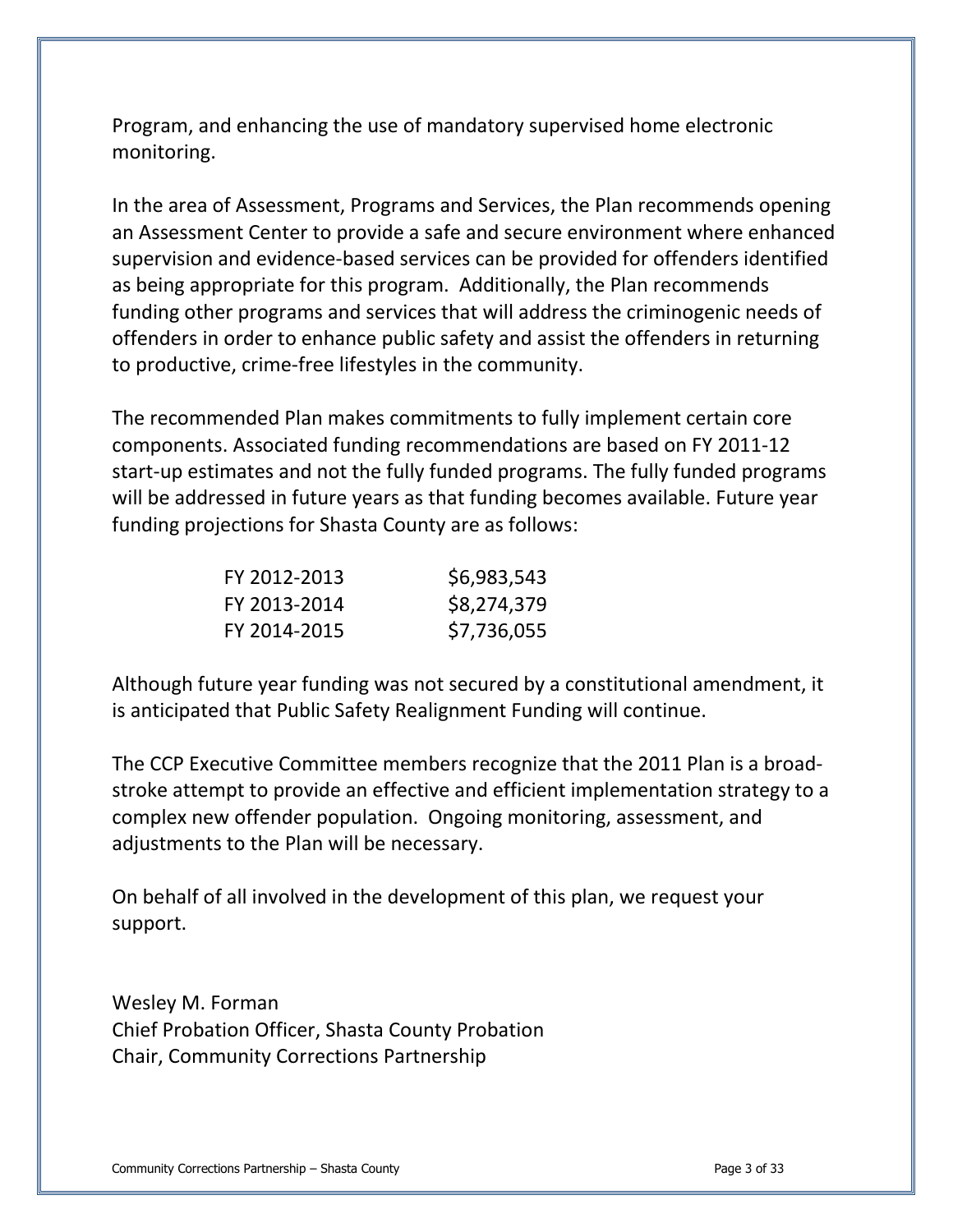This page intentionally left blank.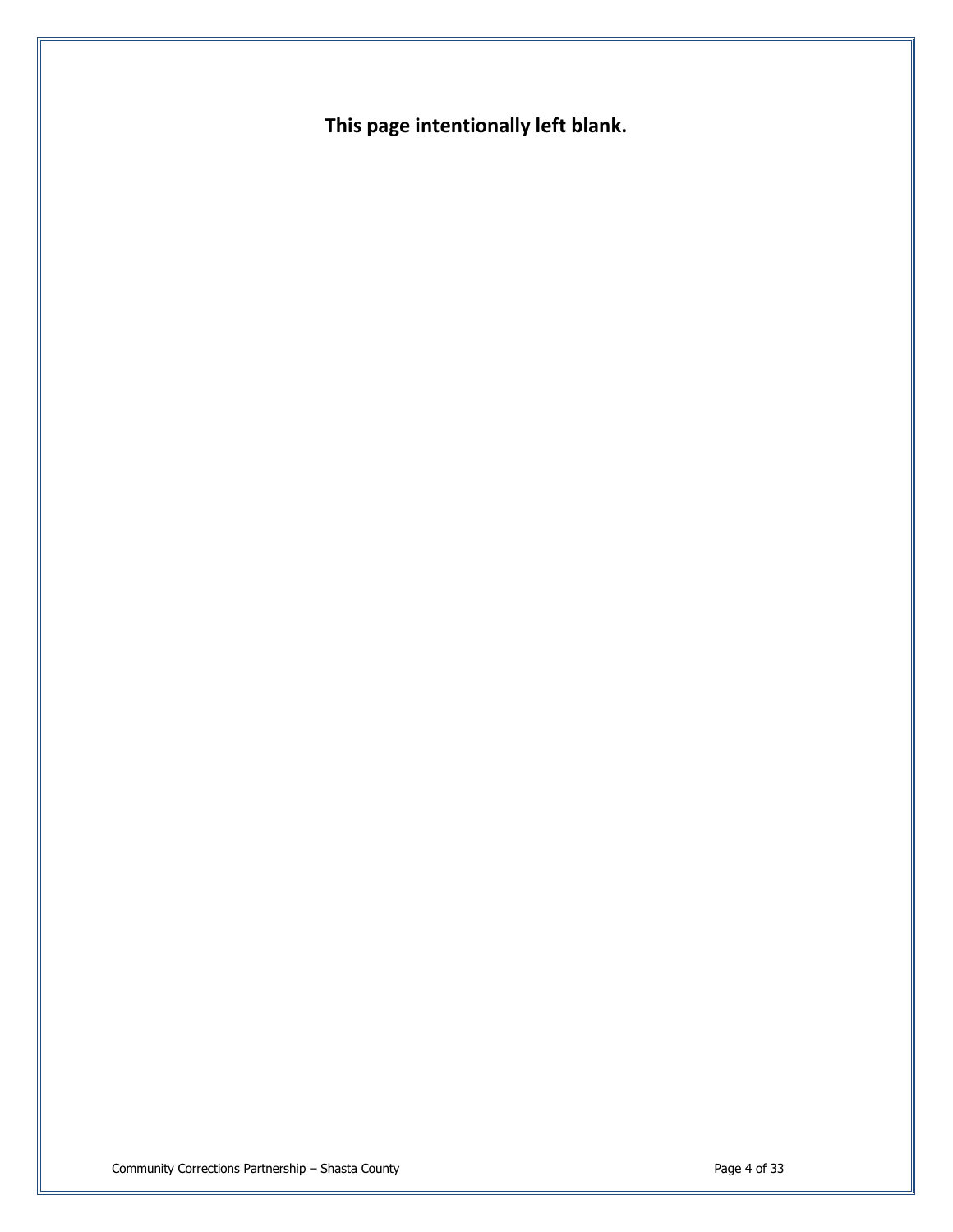# FY 2011-12 Public Safety Realignment Funding Recommendations

Excludes District Attorney/Public Defender, Planning Grant, Training and Implementation, and Trial Court Funding

#### Supervision

| <b>Post-Release Community Supervision</b> | \$816,758 |
|-------------------------------------------|-----------|
| <b>Compliance Team</b>                    | \$154,000 |

# Custody and Custody Alternatives

| Jail/Contract Beds | \$650,000 |
|--------------------|-----------|
| Work Release       | \$157,468 |

| <b>Mandatory Home Electronic Confinement</b> |  | \$230,000 |
|----------------------------------------------|--|-----------|
|----------------------------------------------|--|-----------|

# Assessments, Programs, and Services

| <b>Assessment Center</b> | \$334,308 |
|--------------------------|-----------|
|                          |           |

- Programs & Services  $\angle$  396,341 Conflict Indigent Defense Services  $\sin \theta$  \$ 10,000
- Undesignated Realignment Funding  $\sin \theta$  \$ 240,000

Total \$2,988,875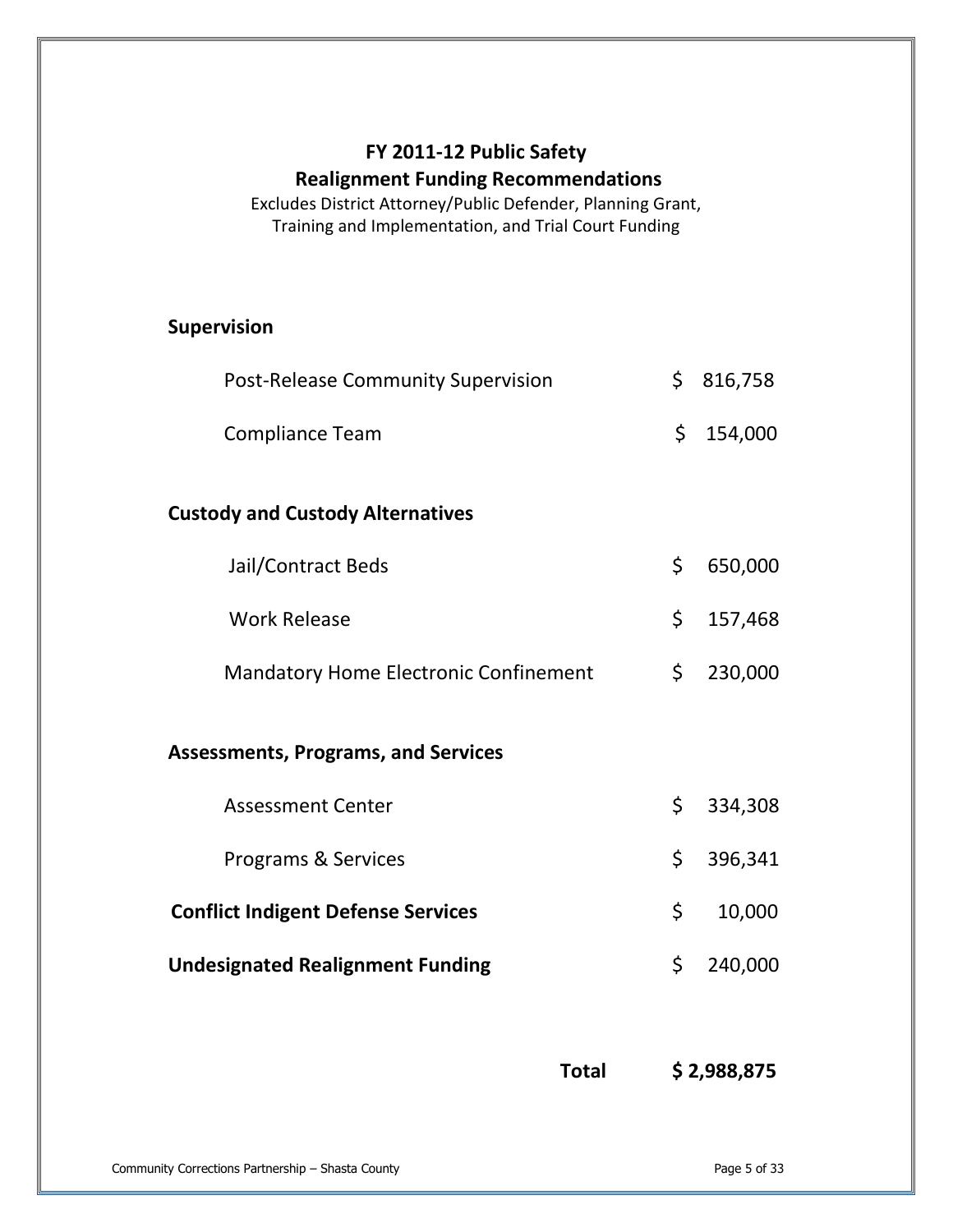# TABLE OF CONTENTS

| 1. Overview of 2011 Public Safety Realignment Act (AB 109) | 8  |
|------------------------------------------------------------|----|
| ○ Additional Key Elements of AB 109                        | 8  |
| $\circ$ Target Populations                                 | 9  |
| 2. Shasta County Funding                                   | 11 |
| o Public Safety Realignment Funding                        | 11 |
| <b>Additional Funding</b><br>$\circ$                       | 12 |
| 3. Local Planning and Oversight                            | 14 |
| <b>Community Corrections Partnership</b><br>$\circ$        | 14 |
| 4. Guiding Principles                                      | 17 |
| 5. Local Assessment                                        | 19 |
| $\circ$ Population Projections                             | 19 |
| ○ Profile of Offenders                                     | 19 |
| 6. Proposed Implementation Strategies                      | 21 |
| O Managing Offender Success                                | 21 |
| Supervision<br>$\circ$                                     | 22 |
| <b>Post-Release Community Supervision</b><br>٠             | 22 |
| <b>Compliance Team</b><br>٠                                | 24 |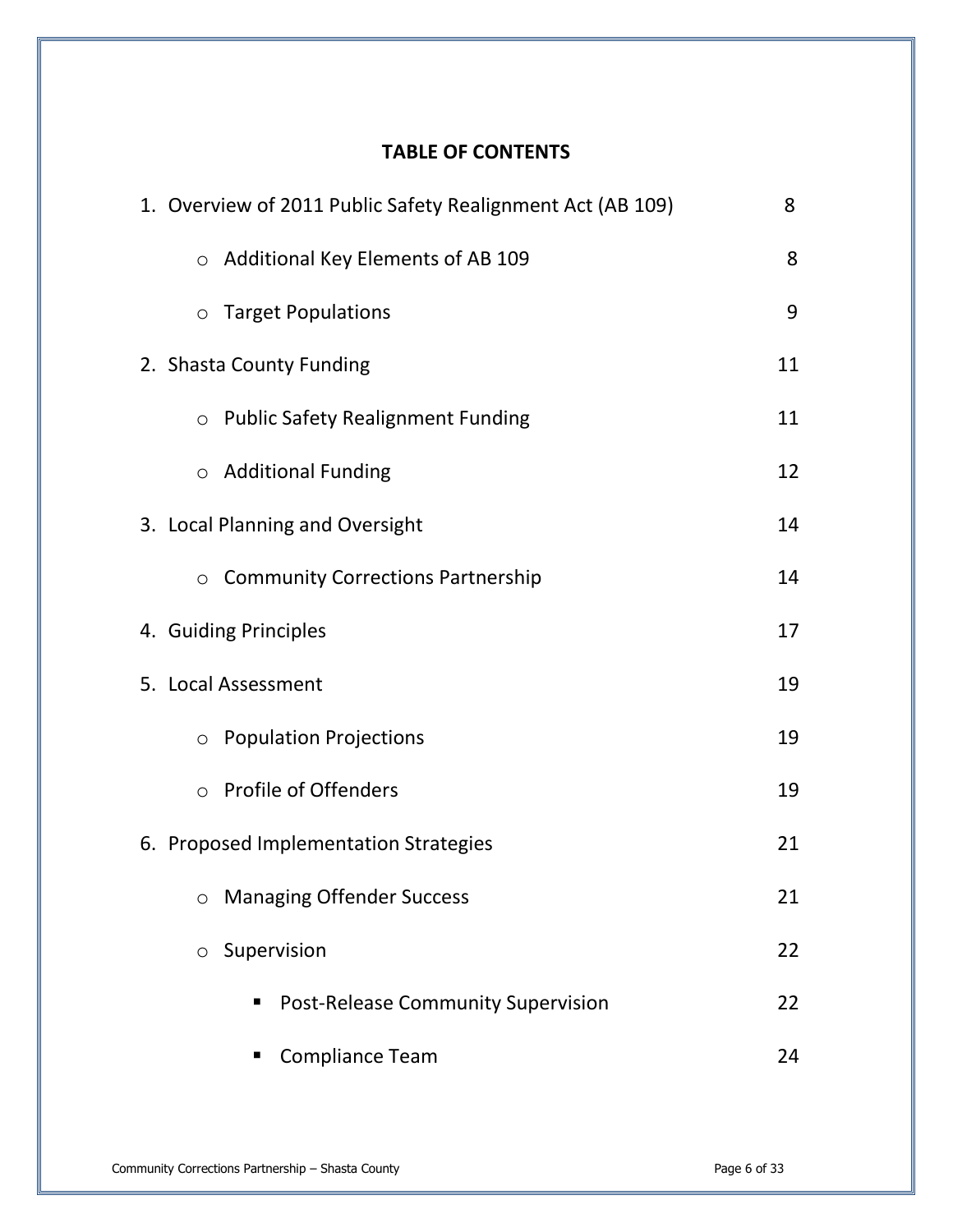| $\circ$ Custody & Custody Alternatives                | 25 |
|-------------------------------------------------------|----|
| Jail/Contract Beds<br>$\blacksquare$                  | 25 |
| <b>Work Release</b><br>п                              | 26 |
| Mandatory Home Detention w/Electronic Monitoring<br>٠ | 26 |
| Assessments, Programs, and Services<br>$\circ$        | 27 |
| <b>Assessment Center</b>                              | 27 |
| <b>Other Programs &amp; Services</b><br>٠             | 29 |
| 7. Undesignated Realignment Funding                   | 30 |
| 8. Conflict Indigent Defense Services                 | 30 |
| 9. Data Collection & Analysis                         | 31 |
| 10. Summary                                           | 33 |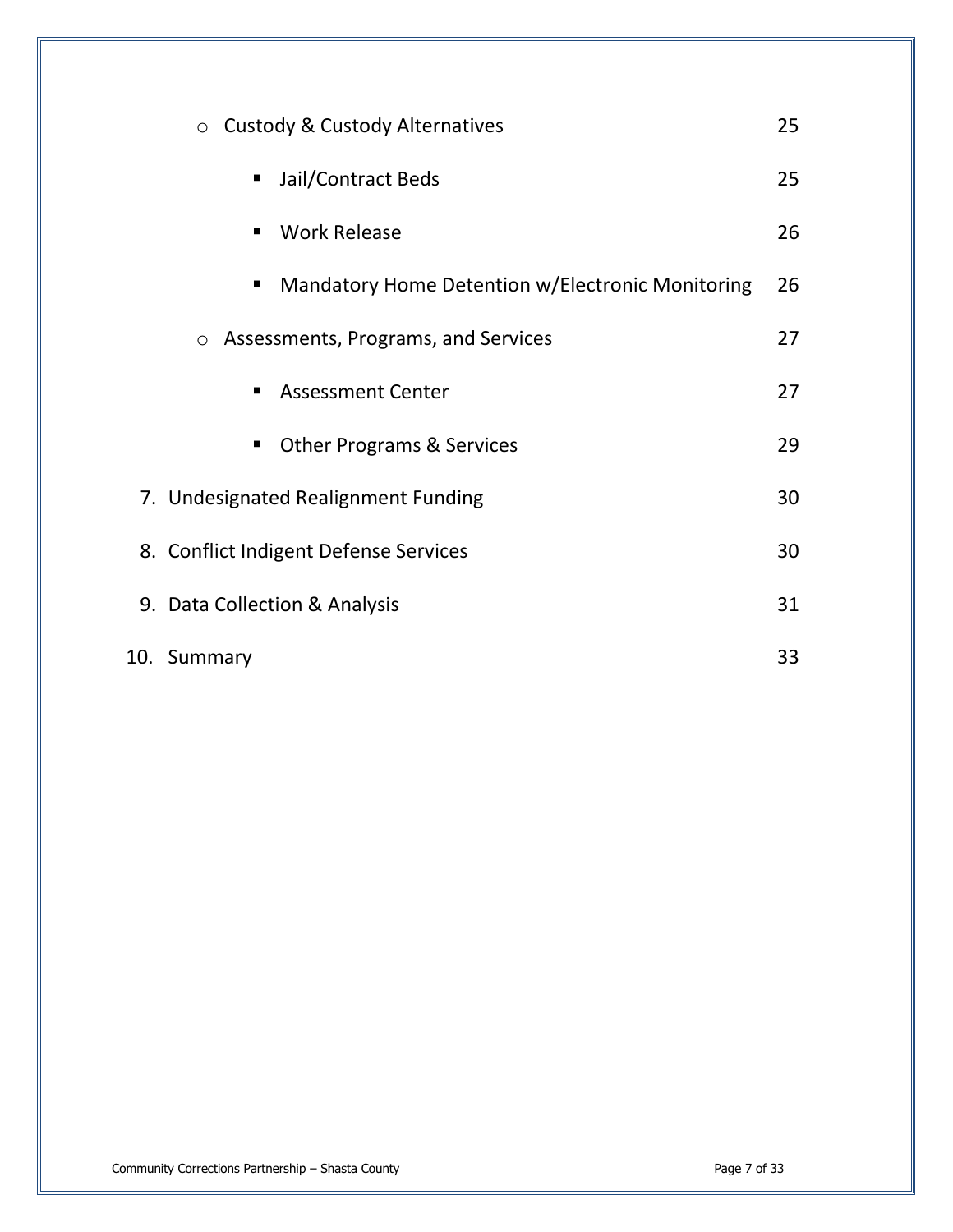# OVERVIEW OF 2011 PUBLIC SAFETY REALIGNMENT ACT (AB 109)

In an effort to address overcrowding in California's prisons and assist in alleviating the State's financial crisis, the Public Safety Realignment Act (AB 109) was signed into law on April 4, 2011. AB 109 transfers responsibility for supervising specified lower level inmates and parolees from the California Department of Corrections and Rehabilitation (CDCR) to counties. Implementation of the Public Safety Realignment Act is scheduled for October 1, 2011.

Additionally, Section 1230.1 of the California Penal Code was amended to designate a local Community Corrections Partnership to recommend a local plan to the County Board of Supervisors for implementation of the 2011 public safety realignment. Voting authority to accept a local plan was designated to an Executive Committee consisting of seven members of the Community Corrections Partnership: the Shasta County Chief Probation Officer as chair, a Chief of Police, the Sheriff, the District Attorney, the Public Defender, the Presiding Judge of the Superior Court or designee, and one Board of Supervisor designee. (At the July 26, 2011, Board meeting, the Shasta County Board of Supervisors selected the Health & Human Services Agency Director to serve as the department head designated by the Board.) The plan is deemed accepted by the County Board of Supervisors unless the Board rejects the plan by a vote of four-fifths of the Board, in which case the plan goes back to the Community Corrections Partnership for further consideration. Consistent with local needs and resources, recommendations should consider maximizing the effective investment of criminal justice resources in evidence-based correctional sanctions and programs.

# Additional Key Elements of AB 109

Local Post-Release Community Supervision: Offenders released from state prison on or after October 1, 2011, after serving a sentence for a current non-violent, non-serious, and non-high-risk sex offense (irrespective of priors) shall be subject to post-release community supervision, for a period not to exceed three years.

Revocations Heard and Served Locally: Post-release community supervision and parole revocations will be served in local jails beginning October 1, 2011, not to exceed 180 days. The Board of Parole Hearings will conduct parole violation hearings through July 2013. Also beginning October 1, 2011, petitions for post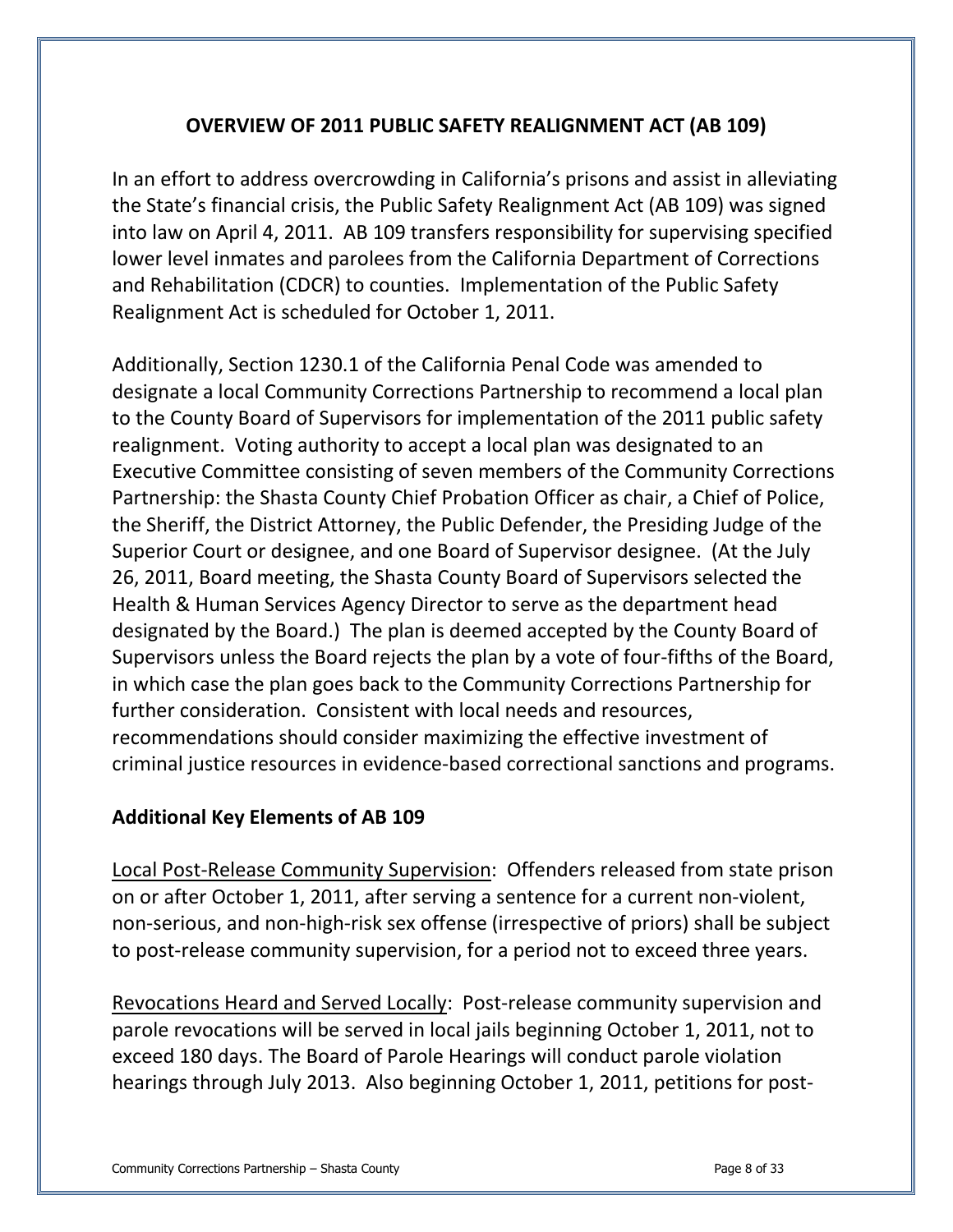release community supervision will be filed in the Shasta County Superior Court by the Probation Department. Beginning July 1, 2013, petitions for parole revocation will be filed in the Shasta County Superior Court. These petitions will be filed by the state parole agency.

Changes to Custody Credits: Local jail credits will mirror current prison credits (day-for-day). Time spent in alternatives to local jail bed programs, such as work release and home electronic monitoring, will also mirror current prison credits (day-for-day).

Enhanced Local Custody Alternatives: Supports alternatives to local jail custody with programs, such as work release and home electronic monitoring.

Community-Based Sanctions: Authorizes counties to use a range of intermediate sanctions to hold offenders accountable and mitigate the need for revocation hearings.

Contract Beds: Counties are permitted to contract back with the State to send local offenders to state prison. Counties are also permitted to contract with public community correctional facilities. Contracting for beds does not extend to parole revocations.

# Target Populations

Non-Violent/Non-Serious/Non-High-Risk Sex Offenders: The population of offenders that is to be supervised on mandatory supervision and serve their sentences in local custody in lieu of prison will be those sentenced for offenses deemed to be non-violent, non-serious, and non-high-risk sex offender. These offenders are no longer eligible to be sentenced to state prison and will be sentenced to local custody beginning October 1, 2011.

Post-Release Community Supervision: Offenders released from state prison for a current non-violent, non-serious, or a non-high-risk sex offense (irrespective of prior record) will be placed on post-release community supervision. (On July 26, 2011, the Shasta County Board of Supervisors designated the Probation Department as the agency responsible for community supervision.)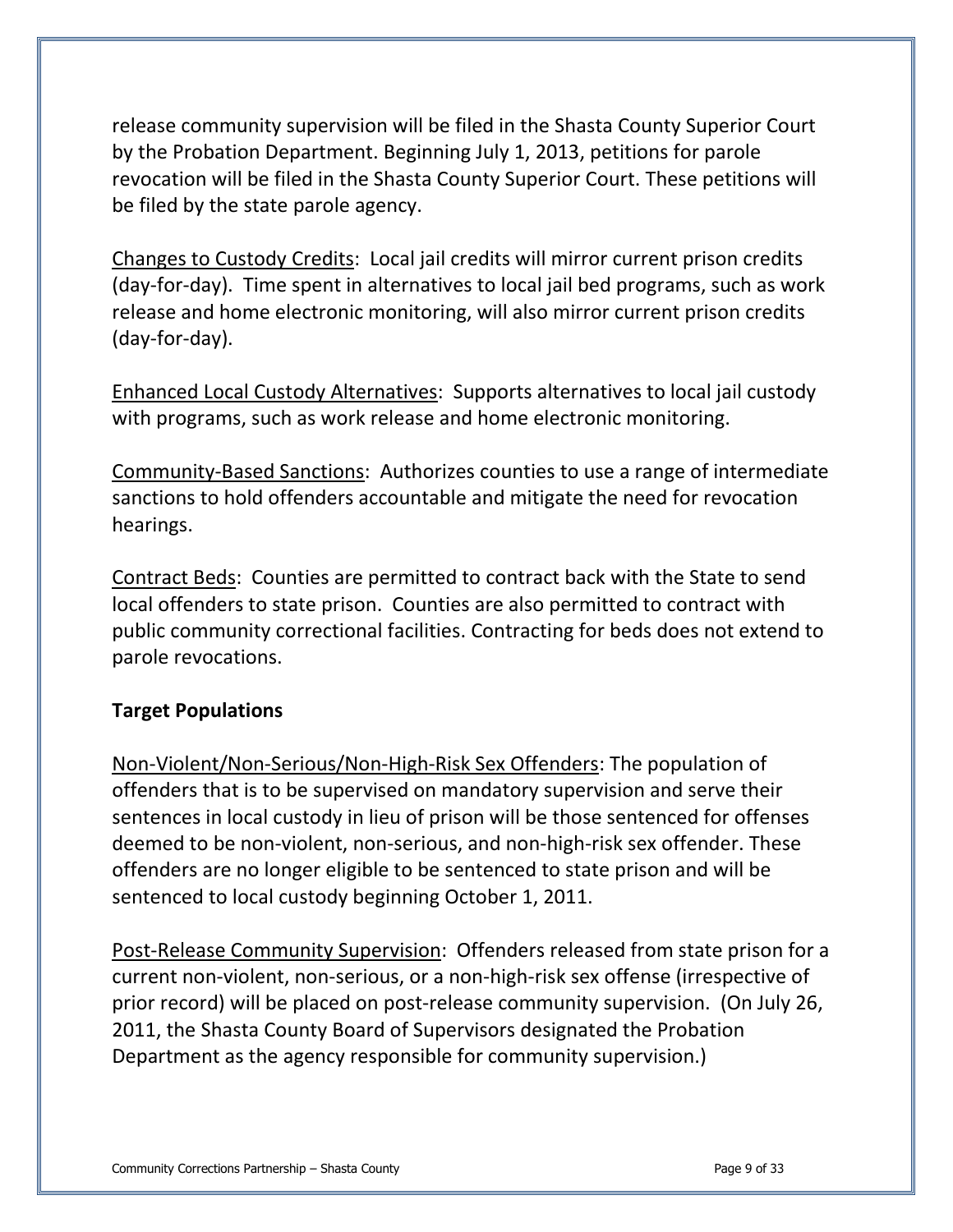Excluded from this population are offenders meeting the following definitions:

- 3<sup>rd</sup> "Strikers".
- Individuals with a serious committing offense.
- Individuals with a violent committing offense.
- High risk sex offenders as defined by the CDCR.
- Mentally disordered offenders.

Parole Revocations: With a few exceptions, parolees revoked after October 1, 2011, will serve custody time in local jails. If supervision is required following revocation, a transfer to the local supervision agency may occur.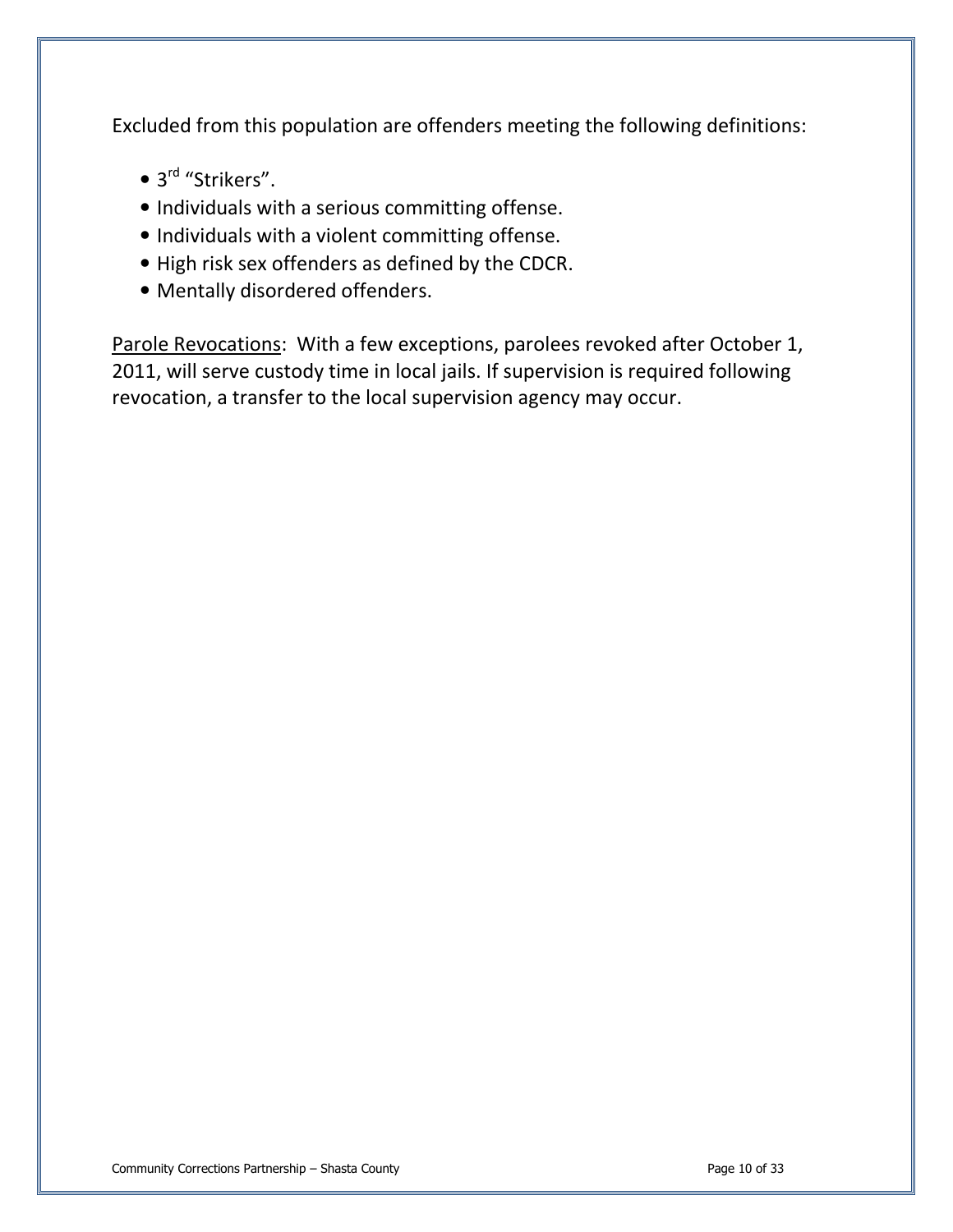# SHASTA COUNTY FUNDING

# Public Safety Realignment Funding

The formula establishing statewide funding for Public Safety Realignment (AB 109) implementation in Fiscal Year 2011-12 was developed by the California Department of Finance and agreed to by the County Administrative Officers Association of California (CAOAC) and the California State Association of Counties (CSAC.) The funding available through AB 109 is based on a weighted formula containing three elements:

- 60% based on the estimated average daily population (ADP) of offenders meeting AB 109 eligibility criteria;
- 30% based on U.S. Census Data pertaining to the total population of adults (18-64) in the County as a percentage of the statewide population; and
- 10% based on the SB 678 distribution formula.

Based on this formula, Shasta County is projected to receive \$2,988,875 of Public Safety Realignment funding for the nine months remaining in Fiscal Year 2011-12 to serve approximately 421 offenders.

Public Safety Realignment funding is intended to cover all programmatic aspects of the adult population shifts including the incarceration of low-level offenders (mentioned earlier as non-serious, non-violent and non- high-risk sex offenders) in county jails rather than state prisons, new supervision responsibilities for state prison inmates released to post-release community supervision, and sanctions for those on post-release community supervision who are pending revocation. The allocation for AB 109 implementation is intended to fund the range of programmatic and detention options that best meet local needs. They are explained in detail in the "Proposed Implementation Strategies" section of this Plan.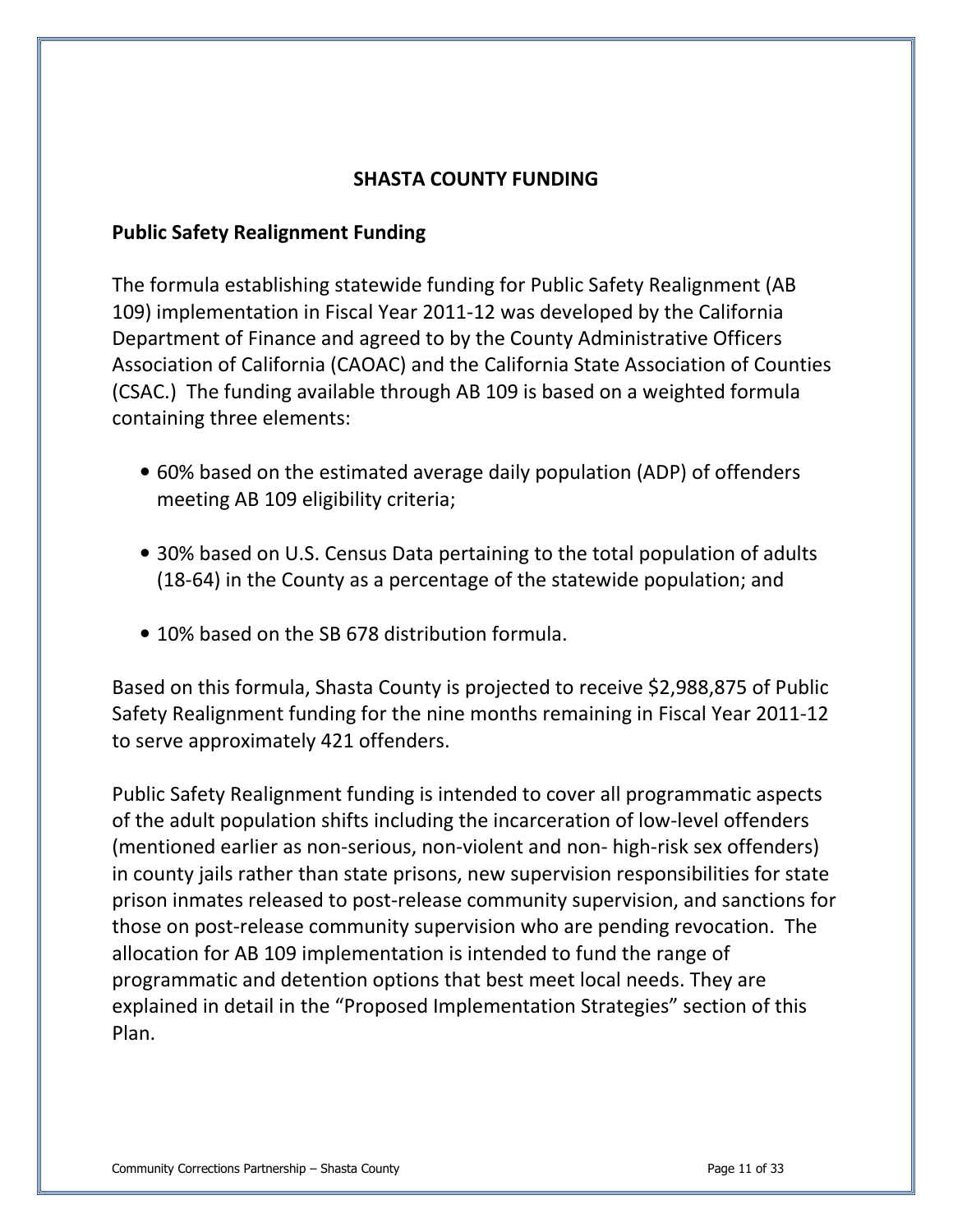The state projects the following future allocations for Shasta County:

| FY 2012-2013 | \$6,983,543 |
|--------------|-------------|
| FY 2013-2014 | \$8,274,379 |
| FY 2014-2015 | \$7,736,055 |

# Additional Funding

District Attorney/Public Defender: This funding (\$107,137) is intended to cover costs associated with the revocation hearings for those on post-release community supervision in FY 2011-12. Per statute, these funds are to be divided equally between the District Attorney and Public Defender offices. Realignment will increase the workload of the District Attorney's Office. Specifically, prosecutors will be responsible for reviewing and prosecuting violations of postrelease community supervision offenders as well as any new criminal cases arising out of conduct that may be the basis for these violations. This increased workload will require prosecutors to spend additional time reading investigation reports and reviewing evidence as well as making more court appearances for arraignments, settlement discussions, and evidentiary hearings. In addition, clerical staff at the District Attorney's Office will be required to work additional hours to create new case files, pull these files for court appearances, and ensure that witnesses are subpoenaed when required for hearings. Similar activities will be required by the Public Defender's Office.

AB 109 Planning Grant: This one-time funding (\$100,000) is intended to cover costs associated with creating and developing the Implementation Plan. These funds may be used for, but not limited to, travel costs for members of the Community Corrections Partnership to visit model programs in other counties, plan writing, administration and coordination of Community Corrections Partnership meetings, and other supportive services needed for plan development.

AB 109 Training & Implementation: This one-time funding (\$210,900) is intended to cover costs associated with hiring, retention, training, data improvements, contracting costs, and capacity planning needed to implement the plan. These funds may be used for, but not limited to, software modifications, recruitment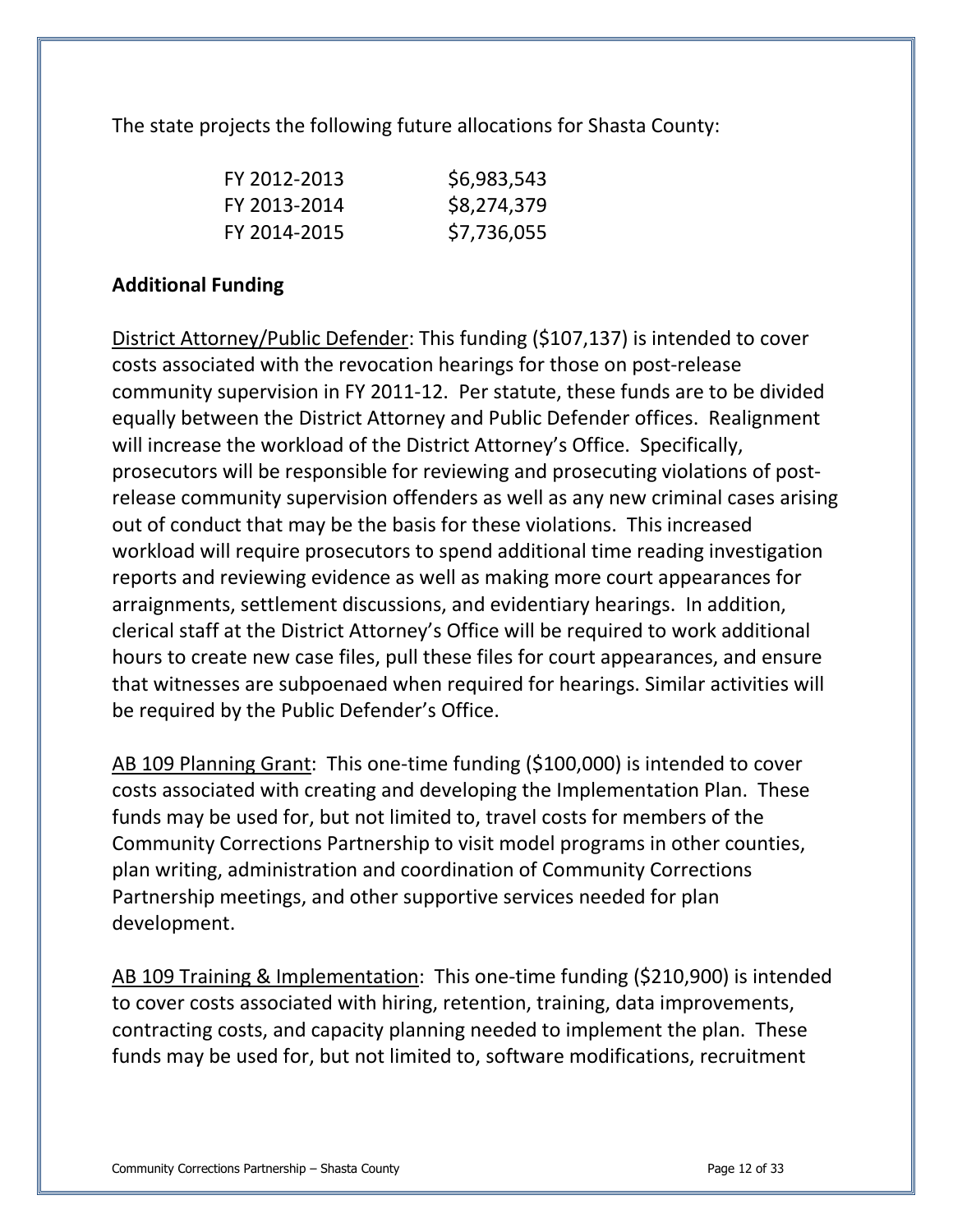costs, Requests for Proposals, contract development, office space, furniture, and equipment.

Trial Court Funding: Funding for the trial court operations was allocated by the Judicial Council at their meeting on August 26, 2011. Superior Court of California - County of Shasta will receive \$155,355 plus \$10,901 for security for FY 2011-12.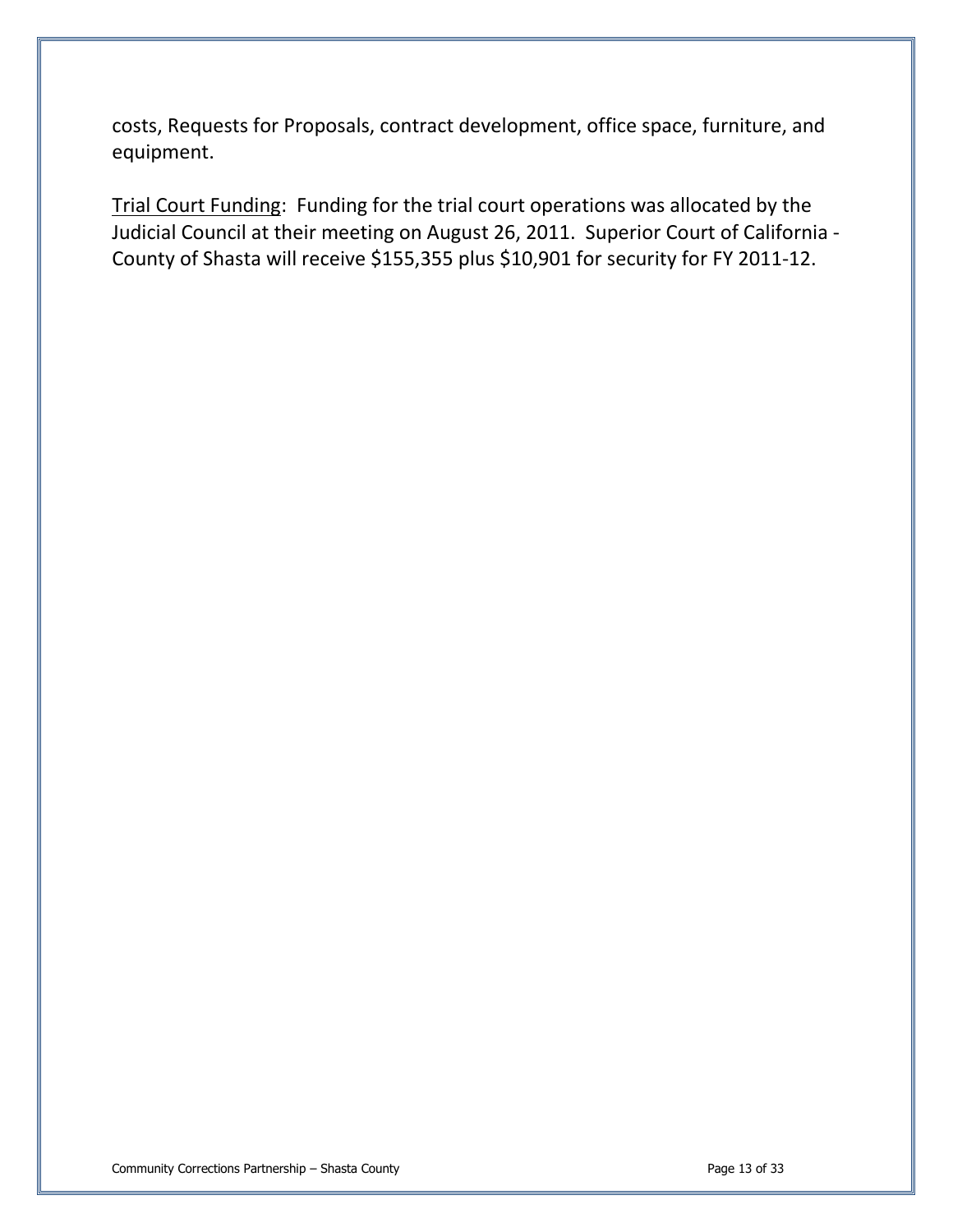# LOCAL PLANNING AND OVERSIGHT

For the last two years, there has been a statewide effort to expand the use of evidence-based practices in sentencing and probation practices to reduce the state prison population. SB 678 (2009) established a Community Corrections Partnership (CCP) in each county, which is chaired by the Chief Probation Officer. The CCP is charged with advising on the implementation of SB 678-funded initiatives. AB 109 (2011) extended the authority of the CCP to include the development of a Public Safety Realignment Implementation Plan and established an Executive Committee of the CCP as the deciding body of the final plan, which must be submitted to the County Board of Supervisors for approval.

# Community Corrections Partnership

The Executive Committee of the CCP oversees the realignment process and the implementation of the local plan. The Executive Committee will advise the Board of Supervisors in recommending funding and programming for the various components of the plan.

This Plan was developed by the Executive Committee members, CCP members, and other key partners. Voting members of the Executive Committee are:

- Wesley M. Forman, Shasta County Chief Probation Officer (Chair)
- Tom Bosenko, Shasta County Sheriff-Coroner
- Stephen S. Carlton, Shasta County District Attorney
- Jeffrey E. Gorder, Shasta County Public Defender
- Marta L. McKenzie, Shasta County Director of Health & Human Services Agency, designated by the Board of Supervisors
- Melissa Fowler-Bradley, Court Executive Officer, Superior Court of California - County of Shasta, designated by the Presiding Judge
- Peter T. Hansen, Chief of Police, City of Redding

Non-voting members and community participants of the CCP include:

- Rick Kyle Cal-Fire, Shasta-Trinity Unit
- Joe Hernandez Cal-Fire, Shasta-Trinity Unit
- Fred Tulley Cal-Fire, Shasta-Trinity Unit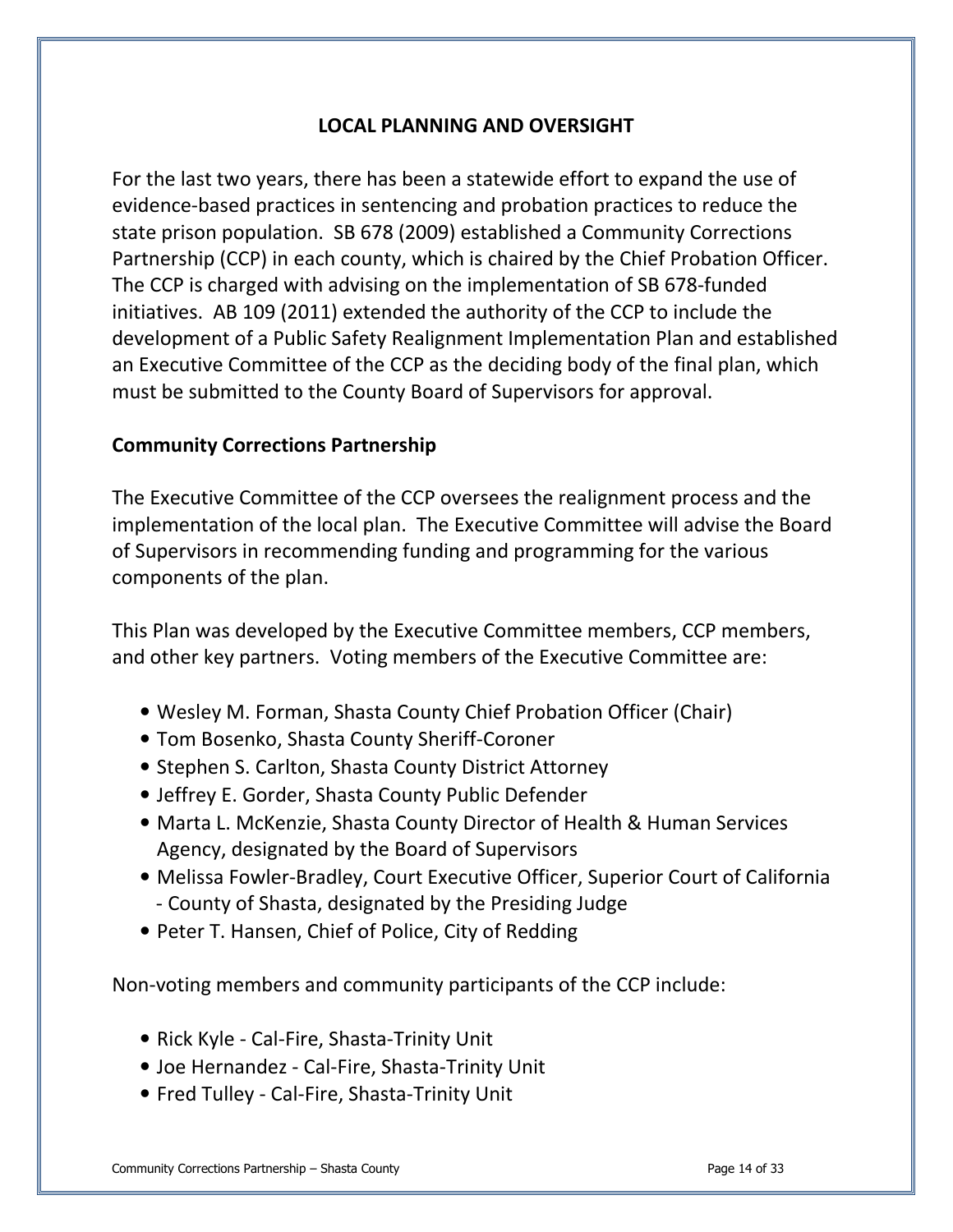- Dave Nichols CDCR Division of Adult Parole
- Randy Abney CDCR Division of Adult Parole
- Roger Moore City of Redding Police Department
- Jeff Jens Conflict Public Defender
- Jessica Delaney Continuum of Care
- Julie Hope Shasta County Administrative Office
- Elaine Grossman Shasta County Administrative Office
- Rachelle Neal Shasta County Child Abuse Prevention Coordinating Council
- Brian Popkes- Shasta District Attorney's Office
- Angela McClure Shasta District Attorney's Office
- Mark Montgomery- Shasta County Health & Human Services Agency
- David Reiten- Shasta County Health & Human Services Agency
- Donnell Ewert Shasta County Health & Human Services Agency
- Denny Mills Shasta County Office of Education
- Sherri Leitem Shasta County Probation
- Chelsey Chappelle Shasta County Probation
- Carol Ulloa Shasta County Probation
- Penny Mossman Shasta County Probation
- Fred Quigley Quigley Real Estate
- Renny Noll Restoration Enterprises
- Craig Perry Restoration Enterprises
- Larry Schaller Restoration Enterprises
- Sheila Ashmun Shasta County Sheriff's Office
- Don Van Buskirk Shasta County Sheriff's Office
- Kristel Bell Shasta County Superior Court of California
- Nancy Morris SMART Business Resource Center
- Tom Wright Wright Education Services

The CCP has been meeting regularly since June 2011, and recognizes the need for counties, cities, and community partners to work together to effectively provide services. It is anticipated the CCP will continue to meet regularly to coordinate services and address the needs of our community and this new offender population. Initially, the CCP will need to meet often to evaluate the implementation of programs and services. Some assumptions of needs were made in the development of the Plan. However, until the pool of new offenders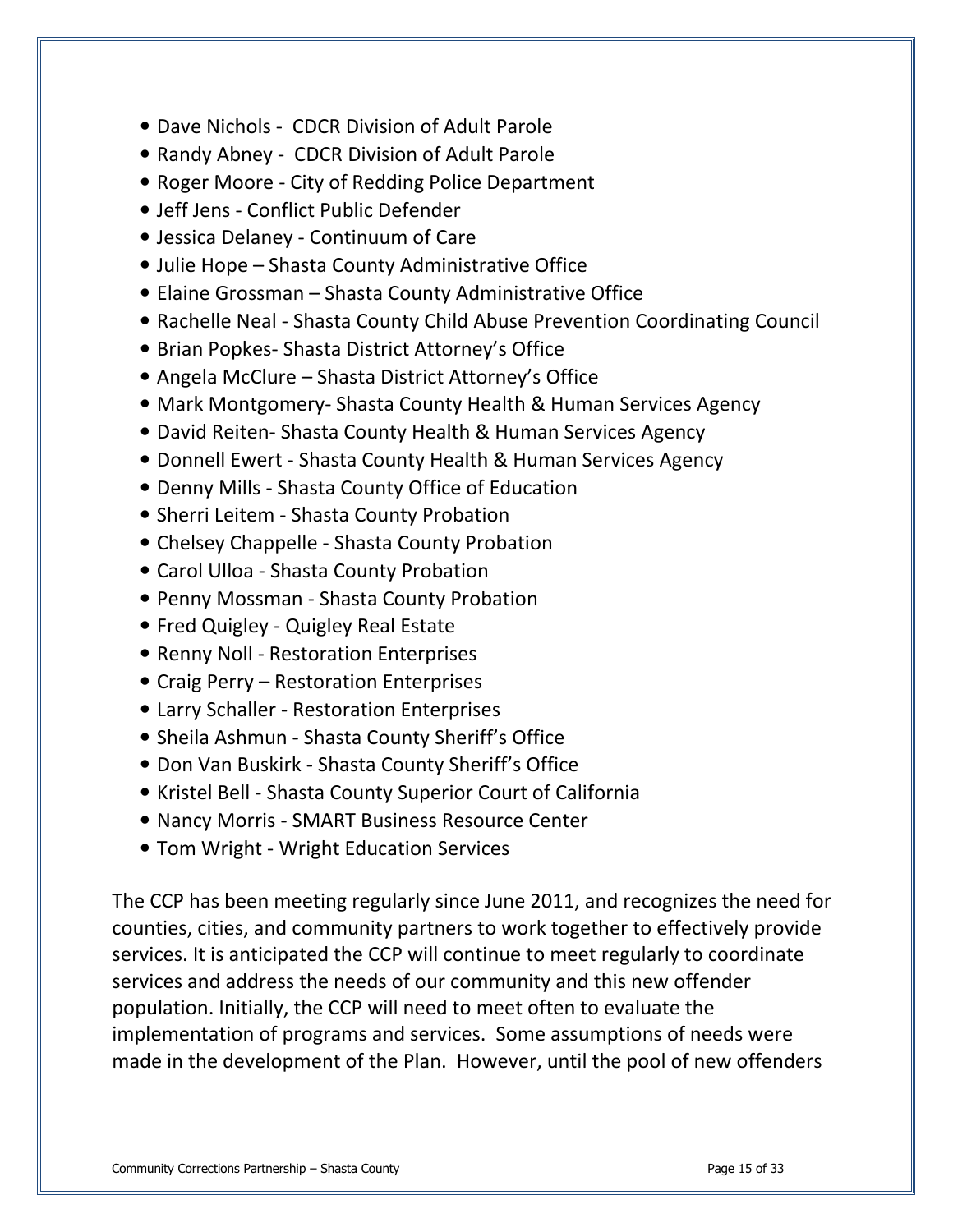grows large enough to establish consistent trends, investments in program and service needs must remain flexible.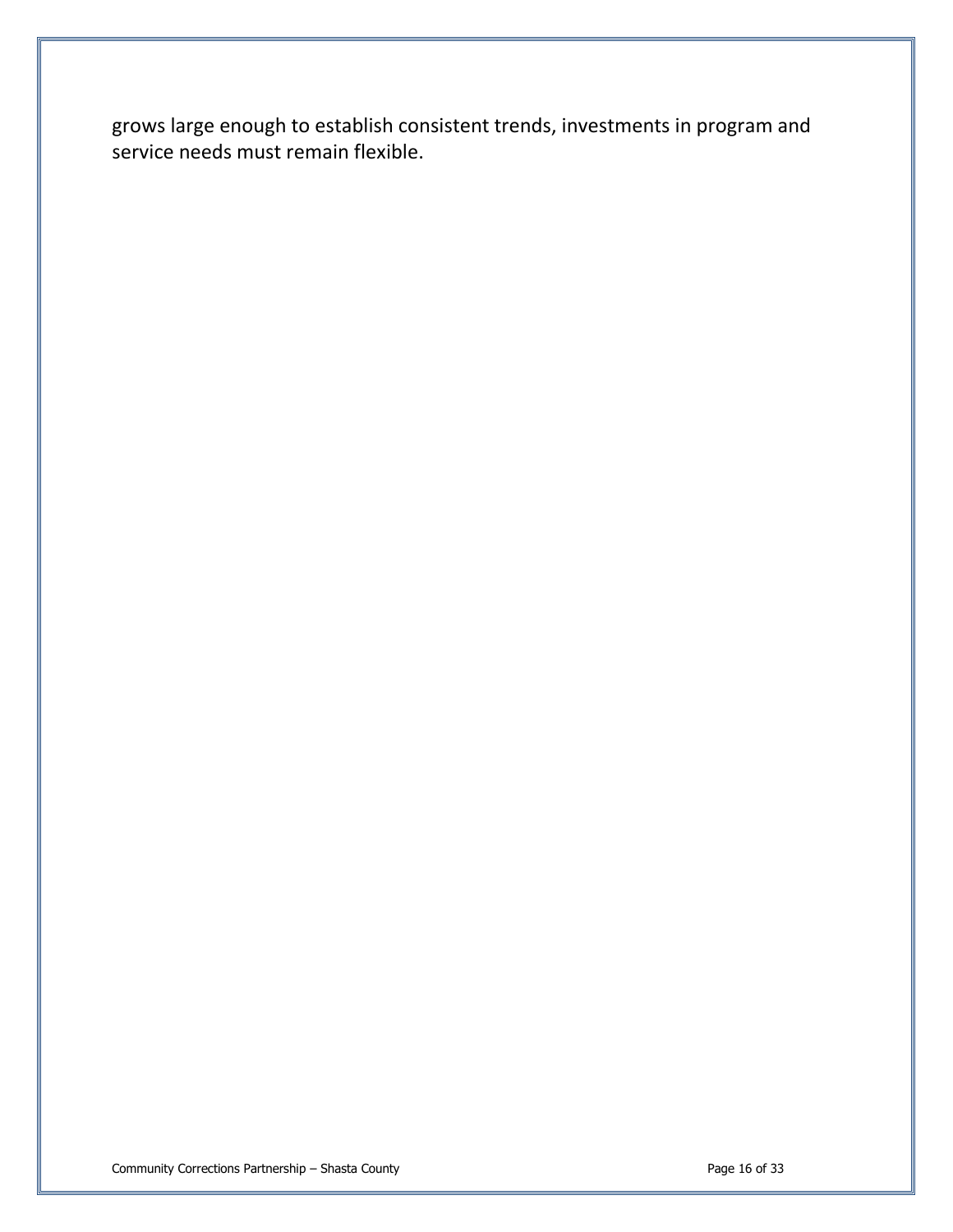# GUIDING PRINCIPLES

The Shasta County Community Corrections Partnership adhered to a number of guiding principles when establishing its Realignment Plan.

Funding provided by AB 109 is not sufficient to incarcerate all offenders covered by 2011 Realignment funding, nor is that the intent of the realignment efforts. It is the intent of the Plan to develop an approach to respond to criminal activity by using research- and evidence-based practices for dealing with this new population of offenders.

Any successful approach to supervising this new population of offenders will require an accurate identification of those most likely to recidivate and monitoring them intensively to increase compliance with conditions of supervision and promoting law-abiding behavior. The use of research- and evidence-based risk assessment tools will greatly enhance this process.

It is clear the mere consequence of serving time in custody and/or on community supervision is not sufficient to reduce criminal activity. Successful reduction of criminal behavior must include targeting the risk factors that contribute to criminal activity. These risk factors, referred to as criminogenic needs, when addressed can directly affect the offender's risk for recidivism. Based upon an assessment of the offender, these criminogenic needs will be prioritized and services will be focused on each offender's greatest criminogenic need.

# Guiding Principles

- Provide community safety through enhanced sanctions and reducing recidivism.
- Identify offenders with the highest risk to reoffend using evidence-based risk assessment tools and providing intensive supervision within the community.
- Use research- and evidence-based needs assessment tools to identify criminogenic needs and find, create, or contract for targeted interventions. This will include the need to provide services to cover factors such as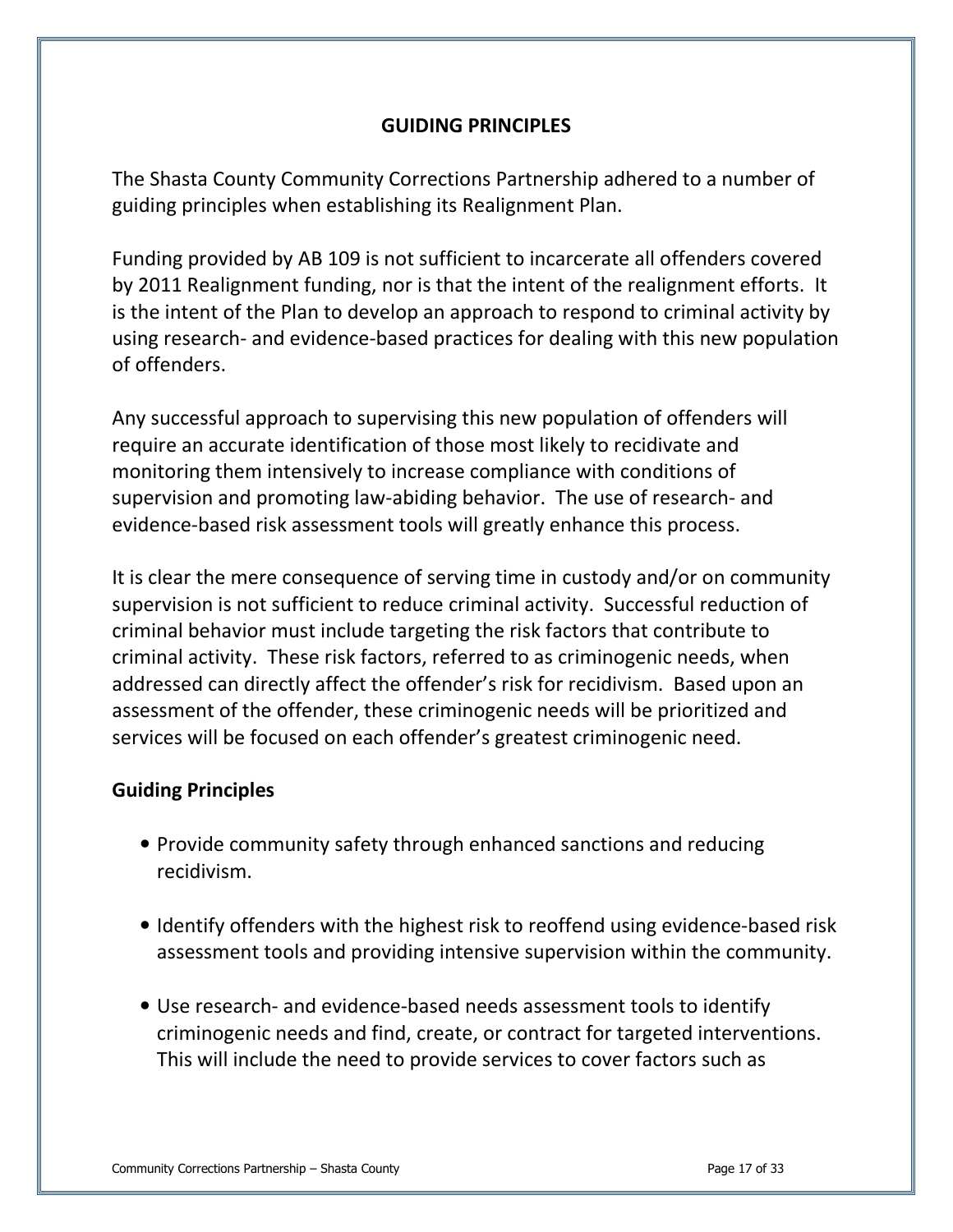employment, education, housing, physical and mental health, and drug and alcohol treatment.

- Increase offender accountability through effective use of graduated sanctions, custody, and custody alternatives.
- Focus resources on providing alternatives to criminal behavior.
- Regularly measure and assess data and programs, followed by adjustment in programs and services as determined to reduce recidivism.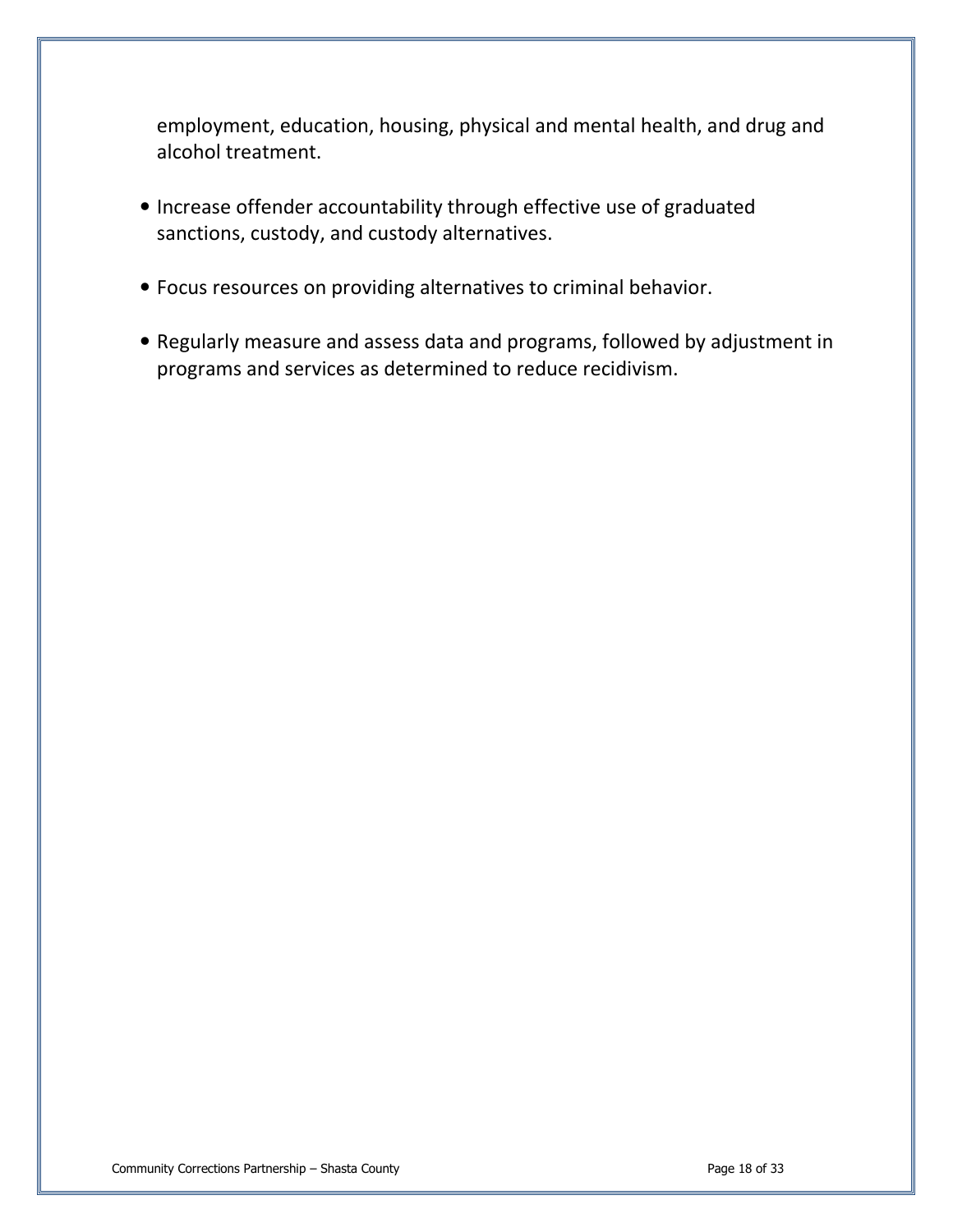# LOCAL ASSESSMENT

# Population Projections

The CDCR will provide information on the projected institutional discharges to post-release community supervision on a monthly basis from October 1, 2011, through June 30, 2012. This population will be those offenders who are currently in custody for an instant offense that is deemed a non-violent, non-serious, nonhigh-risk-sex offense. Additionally, CDCR estimated the number of offenders no longer eligible to be sentenced to state prison as a new admission, but instead sentenced to local incarceration.

As the overall community supervision population increases, so will the need for additional probation staff. Probation will be adding staff on an incremental basis over the implementation period. When fully implemented, it is anticipated that Shasta County will supervise an additional offender population of approximately 700 individuals at any one time.

For the first nine months of Public Safety Realignment, it is anticipated that Shasta County will handle an additional 421 offenders locally.

| <b>SHASTA COUNTY ESTIMATES - FY 2011-12</b>               |     |  |
|-----------------------------------------------------------|-----|--|
| <b>Number of Offenders</b><br><b>Category of Offender</b> |     |  |
| <b>Post-Release Community Supervision</b>                 | 248 |  |
| Local Prison/Community Supervision*                       | 136 |  |
| Parole Violators with New Terms                           | 37  |  |

\*Formerly sent to state prison

# Profile of Offenders

As of August 31, 2011, Probation had received twenty-four CDCR post-release community supervision packets. An analysis of those packets revealed the following trends:

| Gender |     |
|--------|-----|
| Male   | 92% |
| Female | 8%  |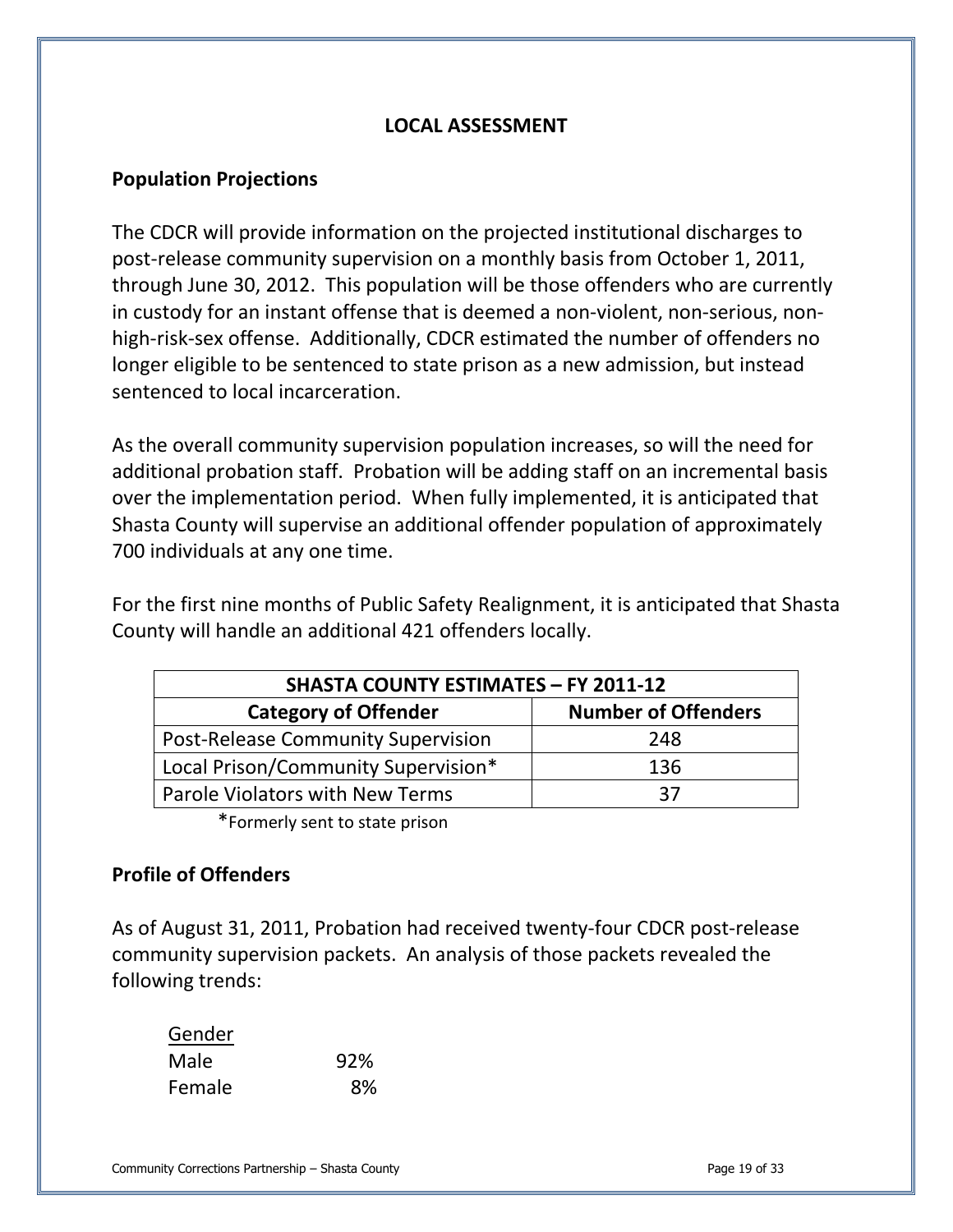#### Risk to re-offend (static risk assessment)

| High Risk              | 75% |
|------------------------|-----|
| <b>Moderate Risk</b>   | 16% |
| Low Risk               | 9%  |
|                        |     |
| <b>Homeless</b>        | 17% |
|                        |     |
| <b>Treatment Needs</b> |     |
| Alcohol/Drug           | 75% |
| Anger/Aggression 25%   |     |

All packets received are reviewed by Probation staff and a Static Risk Assessment (SRA) is completed to determine the level of each offender's risk to reoffend. The above-mentioned statistics regarding risk to reoffend are designated per the risk tool. The Probation Department adheres to the risk principle, which indicates that supervision and resources should be prioritized to the higher risk offenders in order to maximize resources to promote community safety.

An analysis by the Probation Department using available data of all offenders in Shasta County receiving a prison sentence in the first six months of 2011, revealed these three top criminogenic needs (not prioritized):

- o Lack of employment
- o Alcohol and drug use
- o Aggression tendencies

This sample size is small; therefore the specific needs of this new population are somewhat unknown. As these new offenders are assessed and the data collected increases, there will be a better defined need for resources.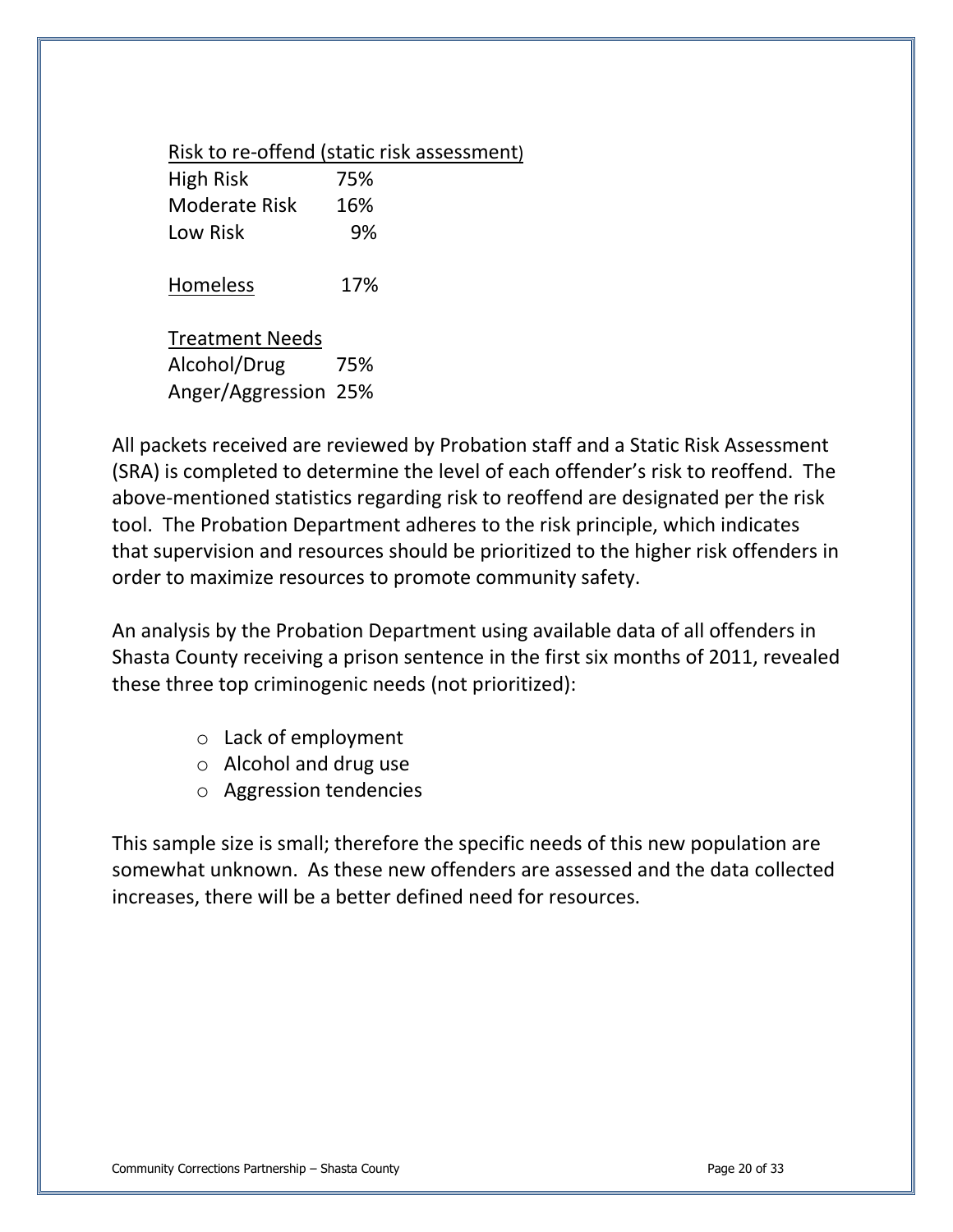# PROPOSED IMPLEMENTATION STRATEGIES

Shasta County's Public Safety Realignment Plan is built upon a framework that includes an assessment of an offender's risk to re-offend for the purpose of targeting the most at-risk offenders. Once identified, those offenders deemed high risk to reoffend will be assessed for individual need and a caseplan will be created with the offender to promote both short-term and long-term success of the offender.

This assessment will include an overview of the offender's criminogenic needs, factors that contribute to criminal behavior. Targeting interventions on specific criminogenic needs along with an appropriate supervision plan have been shown to reduce recidivism. The offender's caseplan may address needs such as education, employment, housing, and physical and mental health. Having a caseplan to assist the offenders in resolving their basic needs will greatly enhance a successful re-entry into the community. Equally important is an assessment of other criminogenic needs such as aggression, substance abuse, criminal friends/associates, and antisocial attitudes, values, and beliefs that further lead to criminal activity. These caseplans are created in partnership with the offender and his/her probation officer to enhance each offender's intrinsic motivation to make positive changes in their lives. Probation employees are trained in motivational interviewing and will use this client-centered counseling style to help the offender gain success and achieve the goals determined in his/her case plan.

# Managing Offender Success

With any major change in a person's life, there will be setbacks to success. A comprehensive plan would not be complete without the ability to appropriately sanction an offender's poor choices and continued misconduct. Therefore a variety of treatment options and graduated sanctions, including incarceration, is imperative. This list of sanctions/treatment referrals may be used in lieu of or in addition to revocation of the offender's term of community supervision:

- o Increased office visits
- o Increased drug testing
- o Further assessment of individual need
- o Referral to treatment/programming options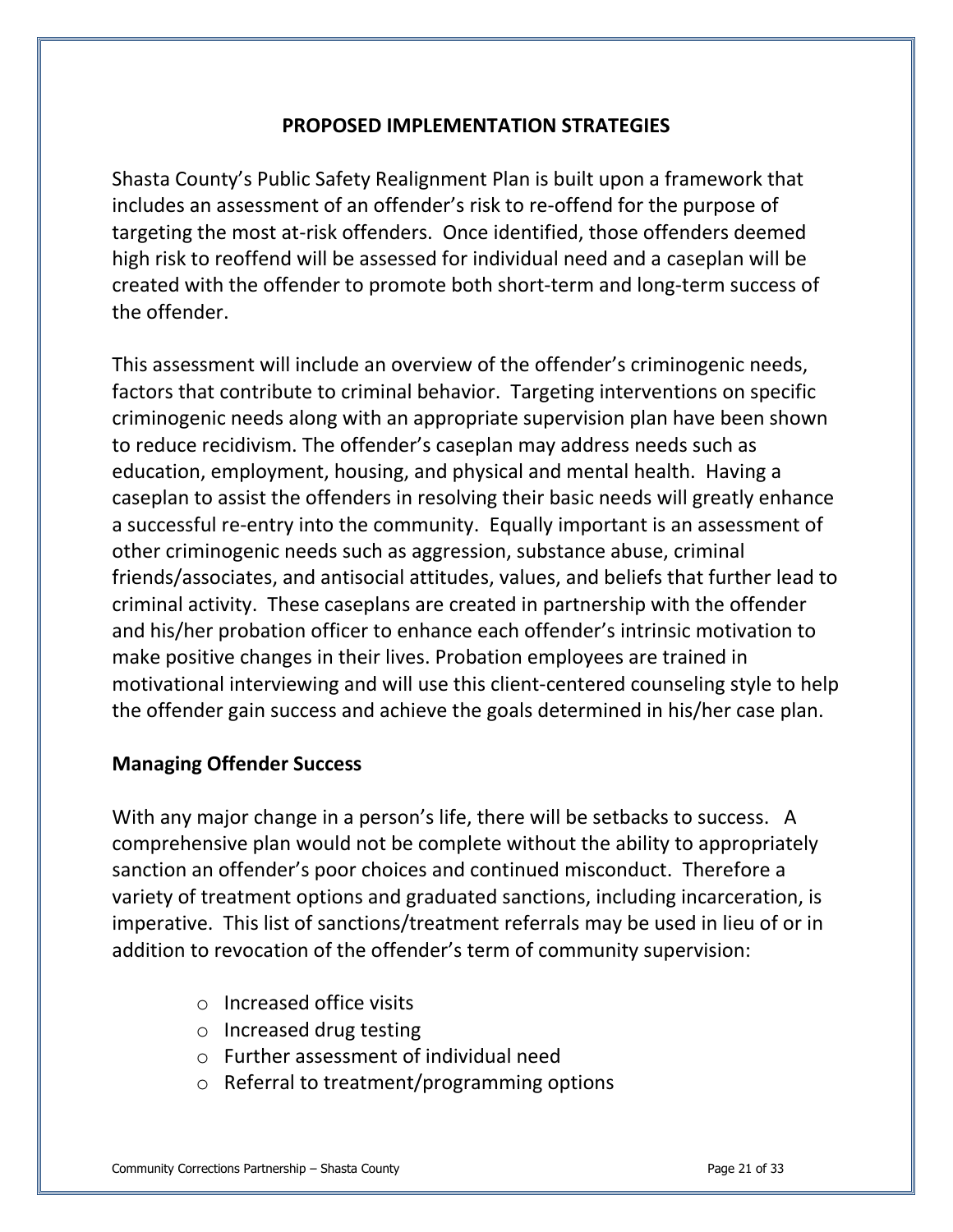- o Drug and alcohol treatment
- o Job search/training
- o Referral to the Adult Work Program (community service)
- o Referral to outpatient counseling programs
- o Referral to educational training/programming
- o Journaling
- o Parenting classes
- o Workbook programs (i.e., cognitive behavioral therapy)
- o Restorative justice programs
- o Increased field/home visits
- o Intensive office and field supervision
- o Flash incarceration (not to exceed ten days)
- o Referral to long-term treatment/counseling
- o Referral to sober living arrangement
- o Referral to residential treatment
- o Referral to Drug Court
- o House Arrest
- o Work Release Program
- o Home Electronic Confinement
- $\circ$  Jail (not to exceed 180 days)

The Community Corrections Partnership Executive Committee voted in favor of implementing the following strategies and core service elements. Projections focus on start-up costs and associated implementation expenses through June 30, 2012. Additional resources will be required in future years as this population increases.

# Supervision

Post-Release Community Supervision: Probation staff will investigate, assess, and supervise the new population of offenders, building on their experience in evidence-based interventions. Probation staff will establish conditions of community supervision in order to aid the offender in being successful in the community, thus minimizing the risk to reoffend.

Using the Static Risk Assessment (SRA) an evidence-based risk assessment tool, Probation staff will assess the CDCR pre-release packet for each offender before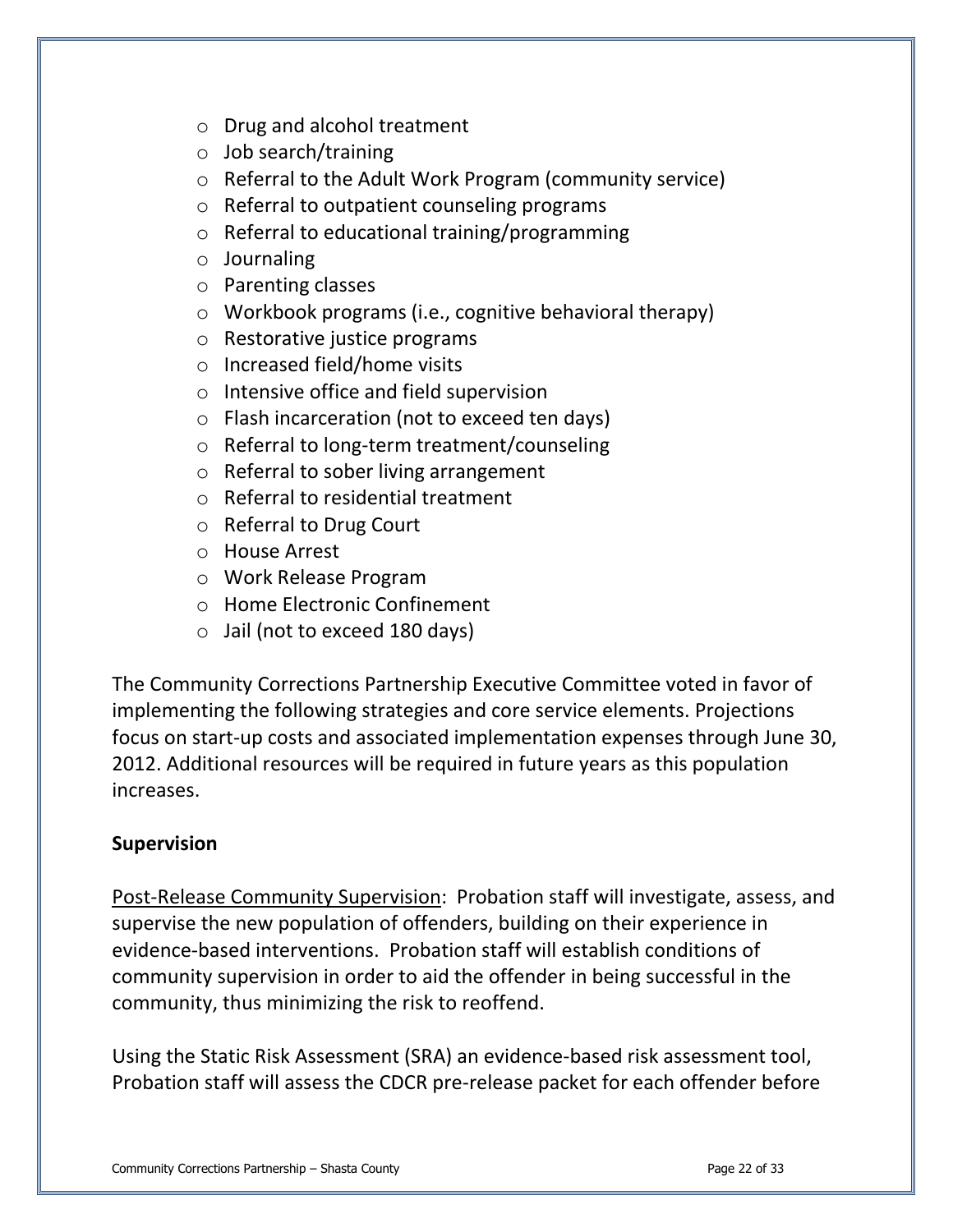the offender is released to community supervision. Based on risk scores, offenders will be triaged to the appropriate supervision caseload. Supervision caseloads with offenders who are designated as high-risk to reoffend will be restricted to no more than 50 offenders per probation officer. Those offenders placed on high-risk supervision caseloads will be assessed using the Offender Needs Guide (ONG), an evidence-based assessment tool for needs, and referred to services targeting their top criminogenic needs.

Incentives will be used by Probation staff and/or the compliance team for offenders on community supervision. These incentives can be as simple as earning a "fast pass", which allows the offender to be the first person drug tested or to check in with Probation staff. Those offenders who continue to be compliant with their terms of community supervision will be released from community supervision per the law.

The Probation Department has the ability to release offenders who are not in revocation status after six months of compliant behavior. Prior to release from community supervision the offender will be reassessed and the results of the assessment will be compared with prior assessment information to aid in determining if the offender is in need of continued supervision or if an early discharge is appropriate.

Those offenders who are not in revocation status after one year of compliant behavior must be released from supervision. Non-compliant offenders will receive sanctions designed to regain compliance, with revocation of community supervision reserved for the most non-compliant offenders. The level of sanction imposed will be a direct result of the violation that occurred. Probation staff will be responsible for initiating the revocation process and authoring revocation reports. Cases will be reviewed on an individual basis to determine the course of action best suited for each offender.

All sanctions and revocations will be tracked by Probation staff. An Agency Staff Services Analyst will assist in collecting, organizing, and analyzing data to measure outcomes. Changes in supervision or programming will be made as needed based on the outcome measures.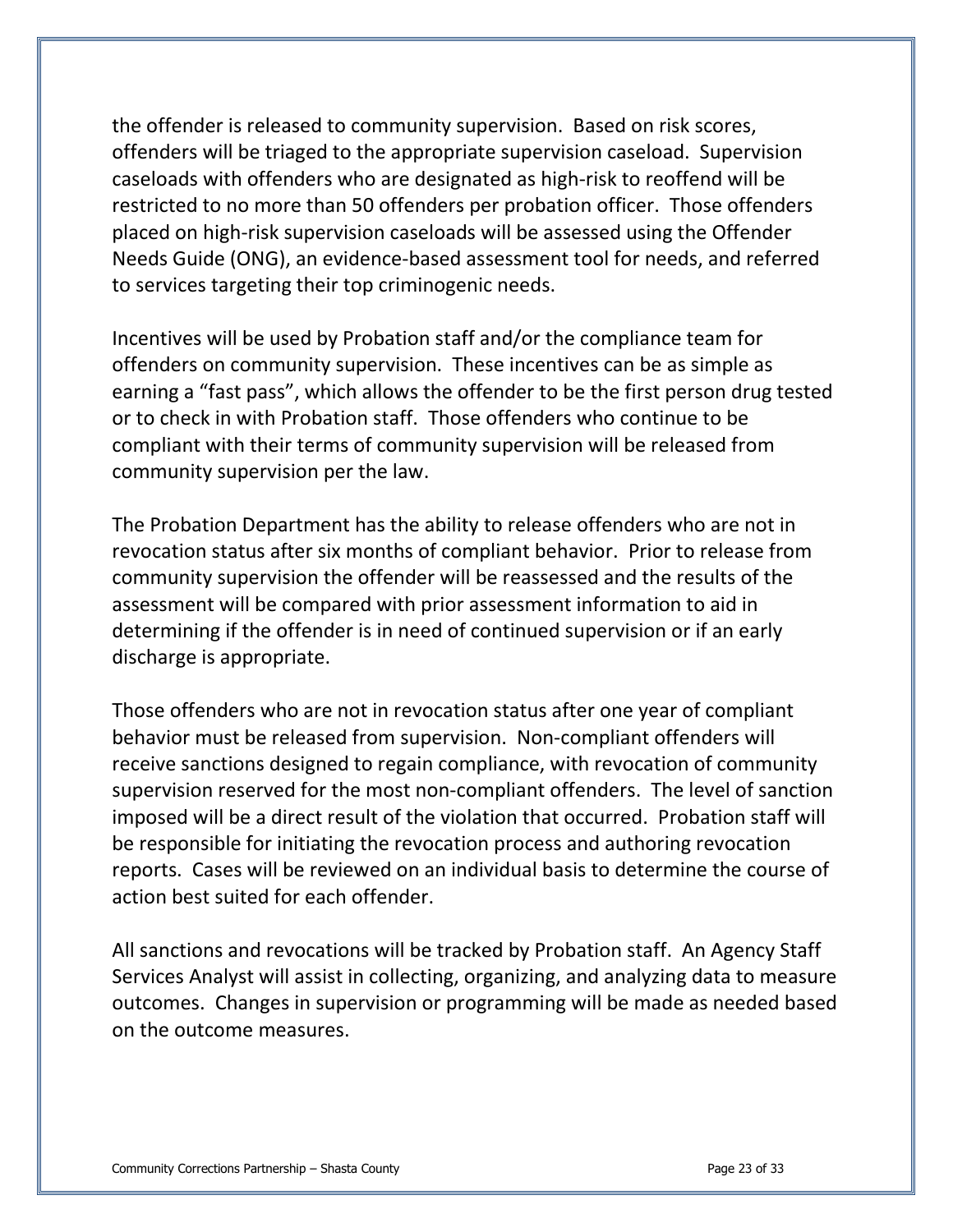Together the risk assessment tool (SRA) and the needs assessment tool (ONG) utilized by the Probation staff are referred to as the STRONG. The STRONG accomplishes four basic objectives:

- 1. Determining an offender's level of risk for re-offending as a way to target resources to those offenders with the highest risk to re-offend.
- 2. Identifying each offender's risk and protective factors so that the rehabilitative effort can be tailored to address the offender's unique assessment profile.
- 3. Developing an automated case plan focused on reducing risk factors and increasing protective factors.
- 4. Data collection that will assist probation officers in determining if risk factors change as a result of the targeted interventions. This data will also indicate whether protective factors for the offender increased as a result of targeted interventions.

Staff Projections (Probation Department)

2 Legal Process Clerks 2 Probation Assistants 5 Deputy Probation Officers I/II 2 Deputy Probation Officers III 1 Supervising Probation Officer 1 Agency Staff Services Analyst

2011-12 costs \$816,758

Compliance Team: The intent of the compliance team is to maintain consistent and regular personal contact with those who are on post-release supervision, supervision via electronic monitoring or home confinement, or those who are at jobsites for work release. The goal is to focus on those who disregard their supervision requirements, and reinforce accountability.

The compliance team, consisting of Sheriff, Police, and Probation personnel, will attempt to locate and contact the participants who are determined to be out of compliance with their conditions of community supervision or their designated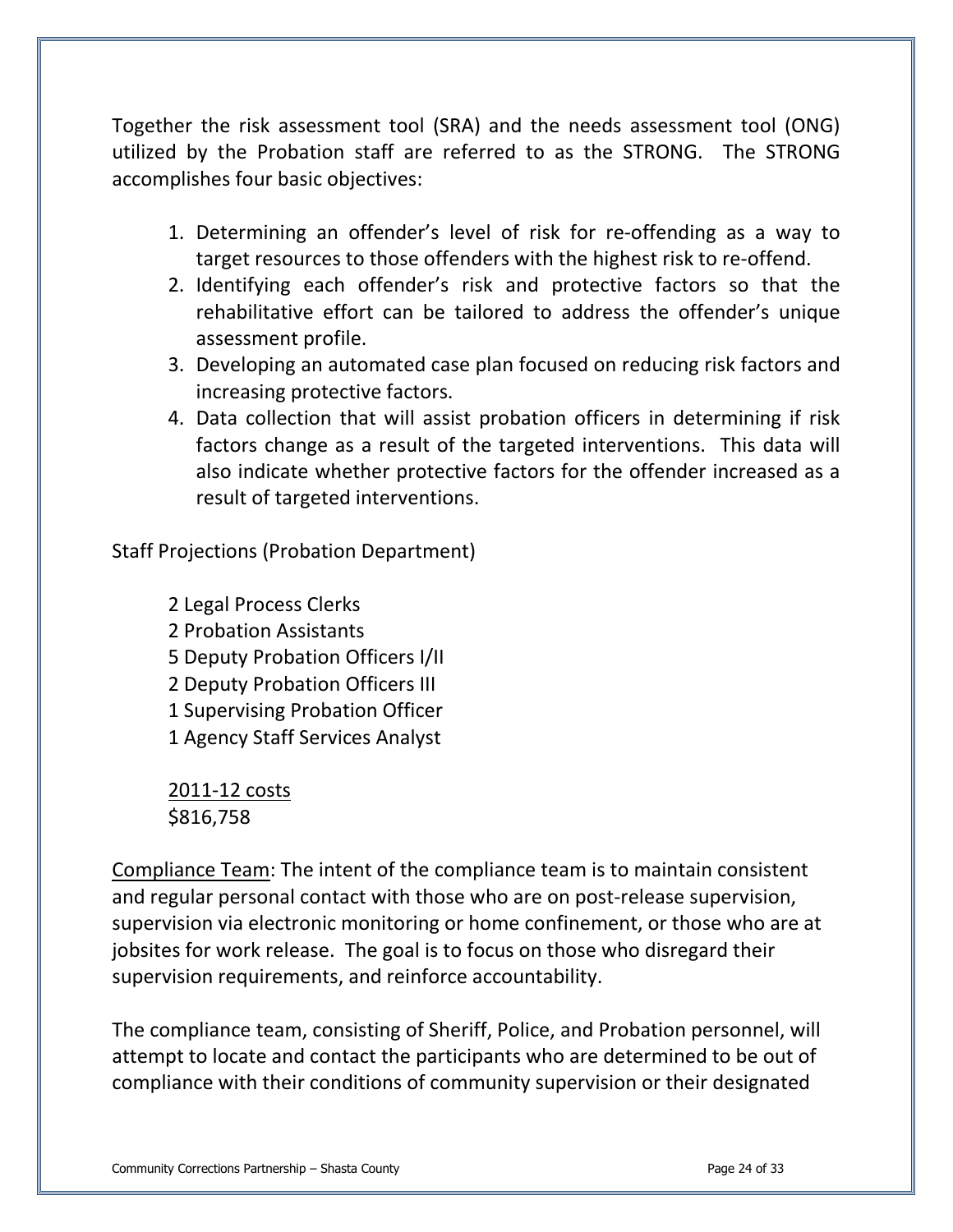programs. The team will determine what course of action needs to be taken to bring the participants back into compliance within their conditions of community supervision or the programs in which they participate. This team will begin working one day per week in the FY 2011-12 and will increase time in the field as the population rises. In the future this team will not only address noncompliant behavior, but will also take on a proactive role in supervising offenders in the community, thereby reducing the number of violations incurred and sanctions administered by the compliance team.

The team will help reach the common goal of community safety through highly visible enforcement operations and enhance a strong supervision program for those on post-release community supervision. The team also enhances the success of alternative custody programs, which will be a vital part of the success of the Plan.

Staff Projections (Sheriff's Office, Redding Police Department)

2011-12 costs \$154,000 (overtime only)

The Probation personnel for this compliance team are budgeted in the Mandatory Home Detention with Electronic Confinement costs.

# Custody & Custody Alternatives

In planning for Public Safety Realignment, the CCP Executive Committee has considered many approaches to maximizing bed space and reducing the inmate population. Understanding that the premise and goal are to minimize the inmate population in corrections and return these offenders to the community when possible, a comprehensive approach is being recommended.

Jail/Contract Beds: Opening the vacant floor of the jail (providing up to 128 beds), will provide additional space for offenders who will not qualify for early release to community supervision or alternatives to custody. The number of beds may not meet the anticipated impact of this new inmate population. Currently the county jail has 253 hardened inmate beds. Additionally, bed space may be available in other counties for which the Sheriff can contract during the period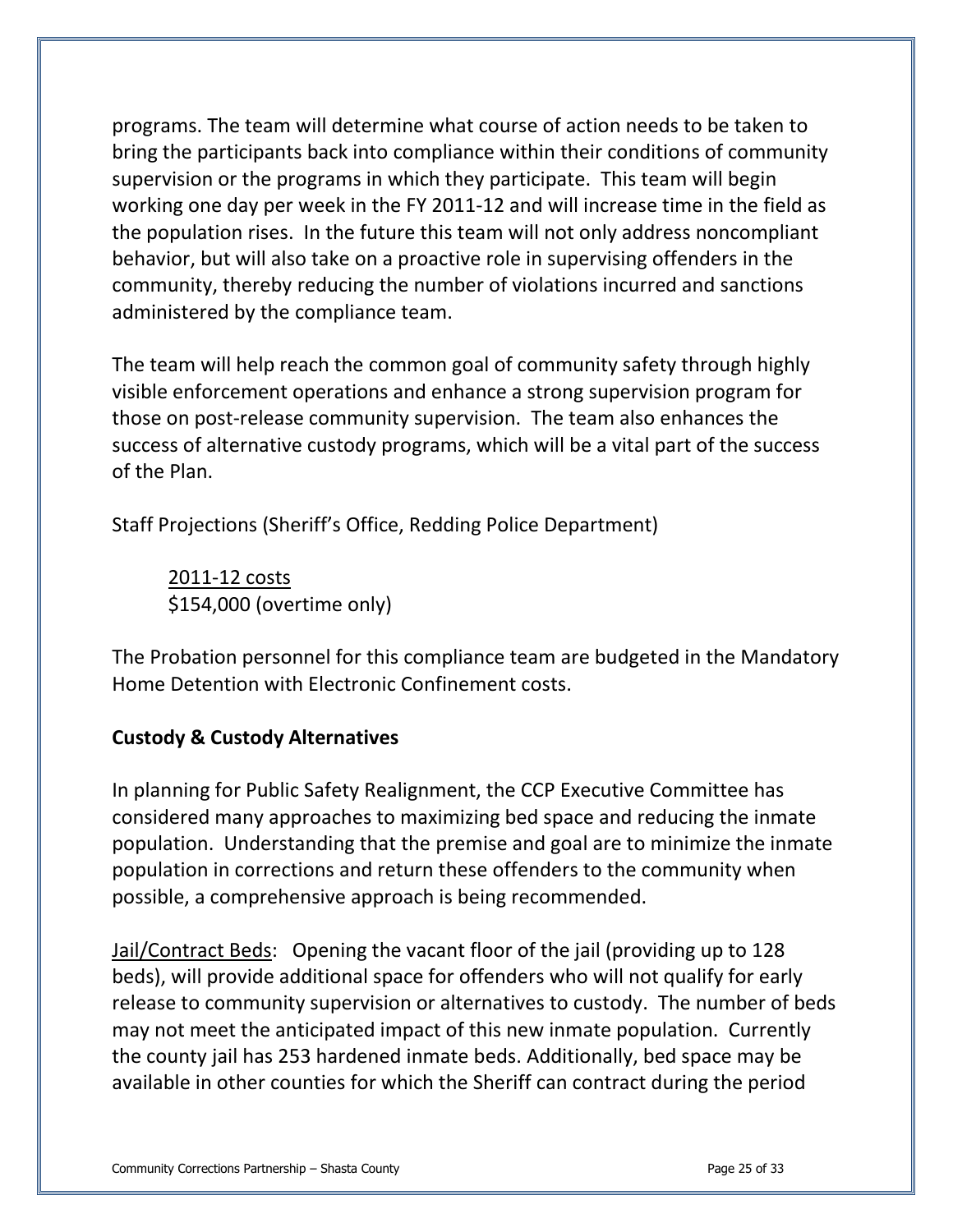when new staff are recruited and trained to work in the jail. However, the number of available contract beds is small. Fire camp beds are another option, though the details on costs and contracting have not yet been finalized.

Staff Projections (Sheriff's Office)

2 Public Safety Service Officers 6 Correctional Officers

2011-12 costs \$650,000

Work Release: The Sheriff's Office currently has an active Work Release Program that is effective at placing qualified offenders into the community for various work functions. This program will be expanded to include additional inmates that meet the qualifying criteria of the Work Release Program. This program will be expanded to accommodate 200 offenders.

Staff Projections (Sheriff's Office)

1 Public Safety Service Officer 2 Correctional Officers

2011-12 costs \$157,468

Mandatory Home Detention with Electronic Monitoring: The Probation Department will expand the currently voluntary Home Electronic Confinement Program to a mandatory program that will make use of the 100 machines that are being utilized under a "lease to own" contract. The Probation Department will move away from the current model of administering the program through a contract with a service provider and bring the program into Probation. This model enhances the current model by adding intensive supervision.

Staff Projections (Probation Department)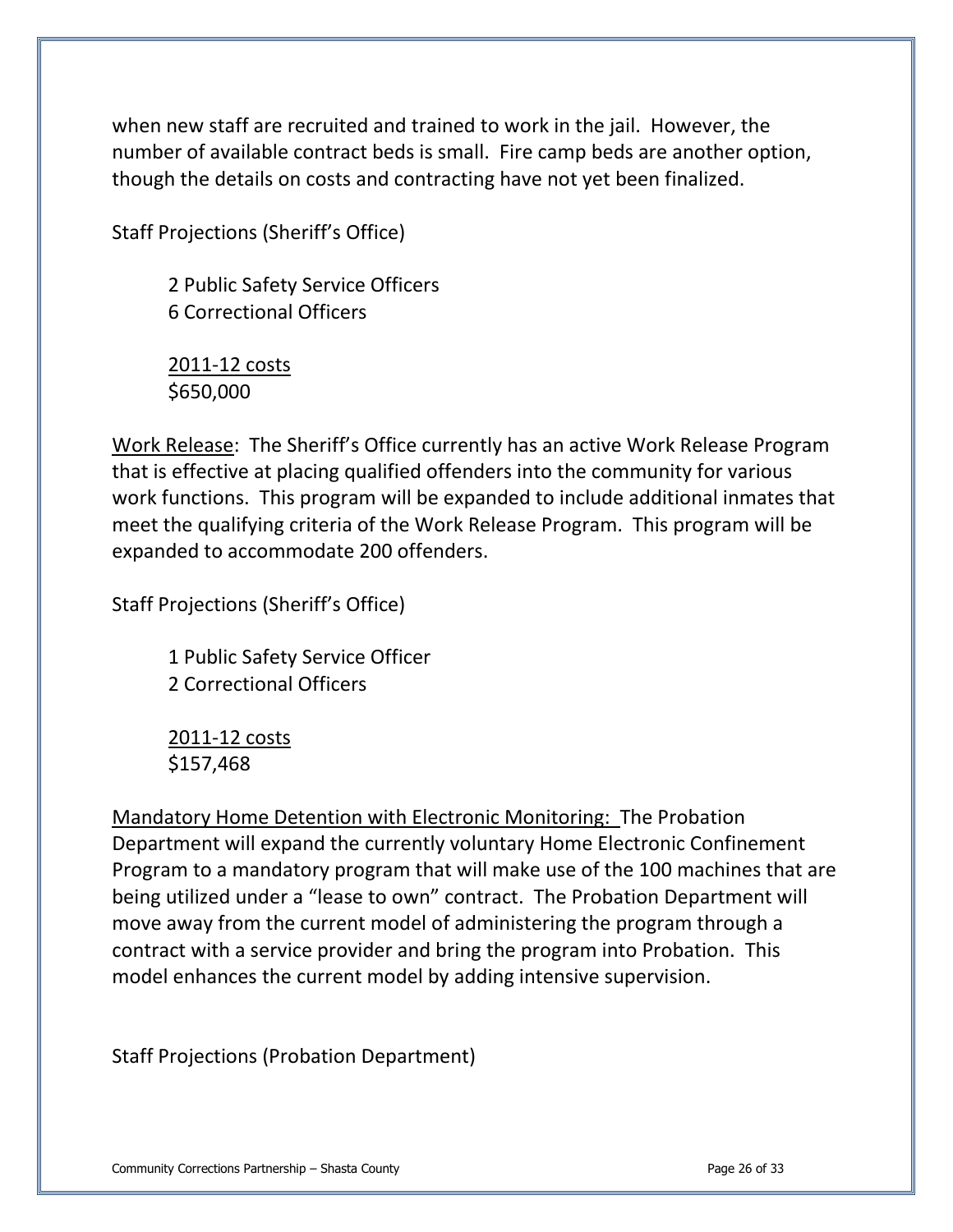2 Probation Assistants 2 Deputy Probation Officers I/II

2011-12 costs \$230,000

#### Assessment, Programs, and Services

One of the legislative intents of AB 109 is to maximize the role of evidence-based intervention strategies to effectively reduce criminal recidivism. Correctly assessing the needs of this new offender population and then providing appropriate services are key to addressing public safety and recidivism concerns in Shasta County. Because the specific needs of this offender population are somewhat unknown until the offenders begin arriving, specific implementation strategies are difficult to enumerate in this Plan. However, criminal justice research and our public safety experience suggest some core program elements that should be addressed for most if not all offenders. In addition, a longer list of anticipated service needs is included, and as these are identified and quantified in the new population, service agreements, community collaboration, and program development efforts will be initiated to meet these needs.

Assessment Center: A co-located Assessment Center (Center) where assessment, community services, intensive programming, and supervision can occur in a coordinated fashion is a cornerstone of this Public Safety Realignment Plan. The Center will include, at a minimum, assessments of criminogenic and other needs, including physical and mental health, drug and alcohol risk, cognitive-behavioral therapy (individual and group), eligibility and employment services, housing, and referrals to other community resources or service providers. The CCP Executive Committee will examine options for initiating this Center, including in-house development and staffing or contracting with private local or other vendors for some or all of these services. Most likely the Center will be developed with a combination of county workers, contracted service providers, and co-located community staff.

In addition to Probation employees, a Mental Health Clinician, an Eligibility Worker, and an Employment and Training Worker will be assigned to the Center as much time as needed per week to assess and meet the basic housing, financial,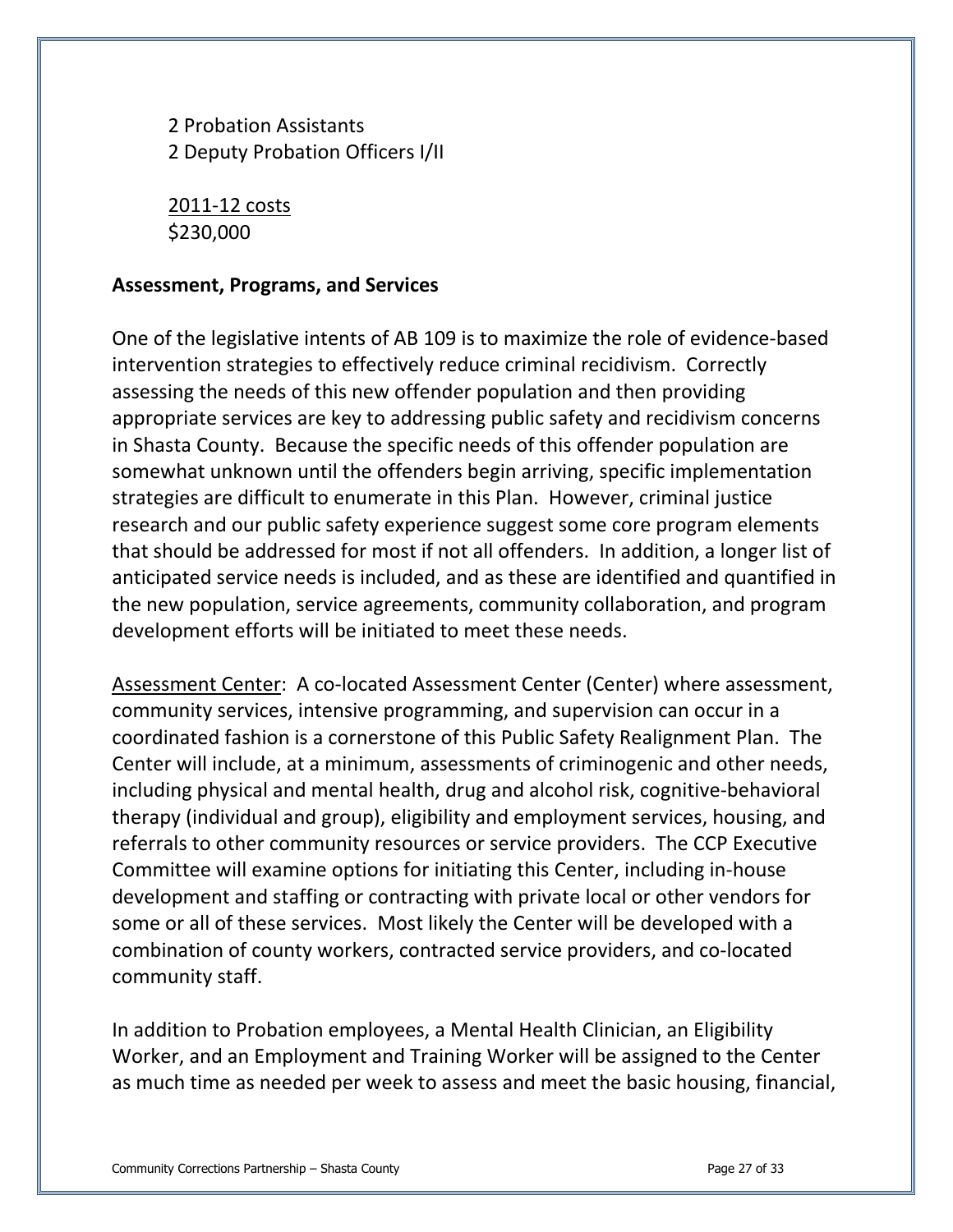health, and other needs of this offender population. Some of the costs of this work will be attributed to existing Social Service or Mental Health allocations or funding streams if appropriate, and residual costs will be attributed to the Public Safety Realignment budget. Other contracted service providers and community agencies that can assist in meeting the criminogenic needs of this offender population will be co-located on a prioritized basis when possible within the Center. The location of the Center has not been determined, but existing County owned space would be desired to lessen the budgetary impact. As the CCP Executive Committee gains more experience with this population, the most important program delivery strategies and client volumes will be determined.

Staff Projections (Health and Human Services Agency)

 1 Mental Health Clinician 1 Eligibility Worker for CalWORKS, General Assistance\*, Medi-Cal, County Medical Services Program (CMSP), CalFresh 1 Employment and Training Worker

2011-12 costs

\$334,308

\* A word about General Assistance: Offenders returning from state prison are eligible for General Assistance. However, only those offenders serving an alternative custody sanction through electronic monitoring, work release or home confinement will be additional to those currently eligible and served through the General Assistance program. With the support of the offender's probation officer to ensure compliance in the alternative custody and other aspects of their supervision, General Assistance payments will be made consistent with the eligibility standards otherwise in place (employable or disabled). Therefore the cost of the General Assistance payments attributable to the Public Safety Realignment population in alternative custody will be supported through this Public Safety Realignment budget.

Other Programs & Services: Many other criminogenic services will be needed to meet the varied needs of this offender population. As the CCP gains more experience in assessing this group, resources will be sought to fill those needs.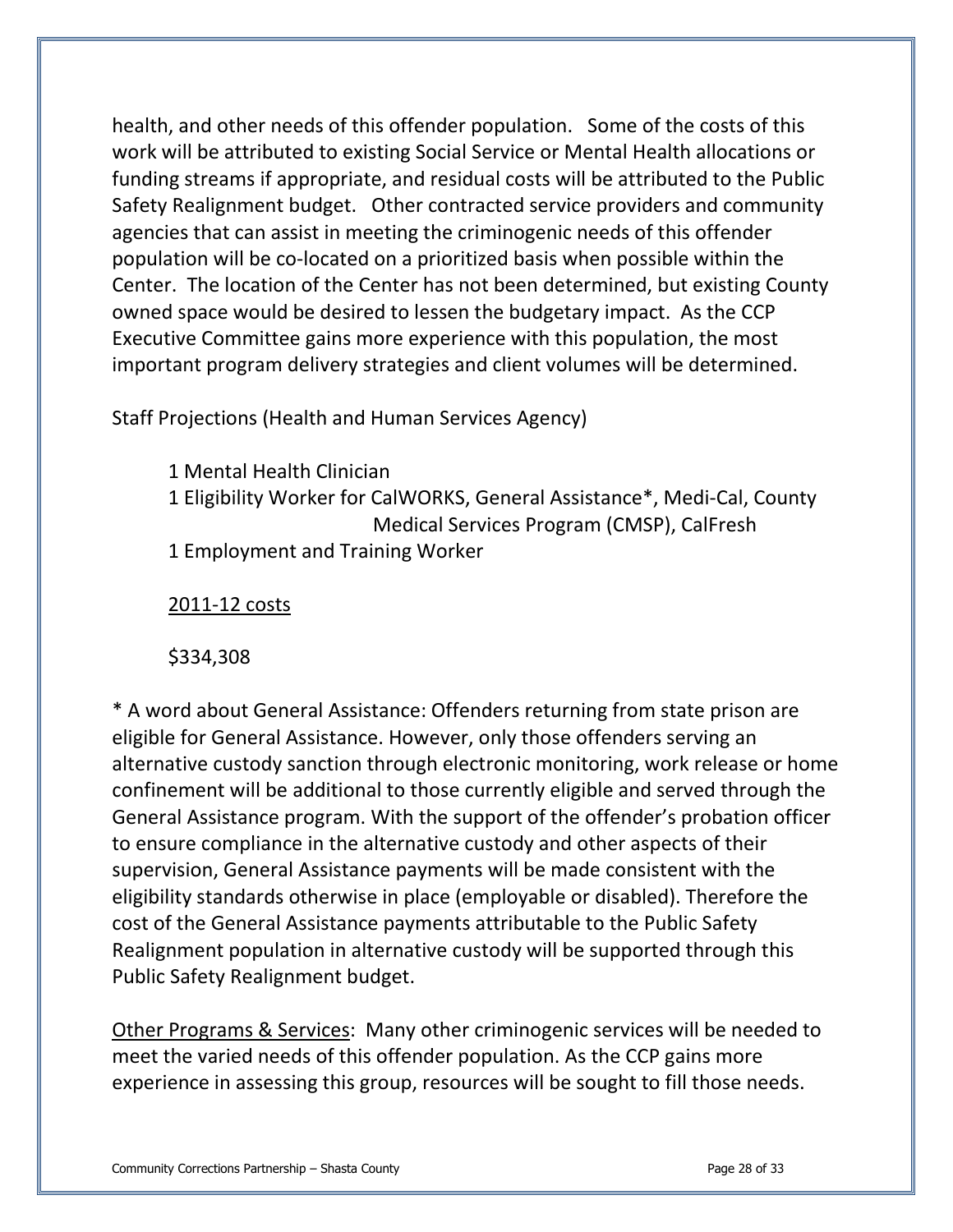Therefore, decision making flexibility, initial sole source contractual arrangements with both existing local and/or other providers, and claims/vendor payment options will be necessary to enhance the CCP's ability to provide services and implement programs quickly. This flexibility, especially in this initial start-up period, is imperative to provide for this population's needs and optimally protect the citizens of Shasta County. The expected service needs will include, but not be limited to the following:

- Anger management/aggression therapy/domestic violence treatment
- Housing, including detoxification or recovery bed arrangements
- Alcohol and drug treatment
- Family therapy/Parenting
- Vocational or other educational and GED preparation
- Immediate medical care/health professional to assess and prescribe
- Other miscellaneous (transportation, temporary housing, payee services, adult education, psychiatric care, landlord assistance, etc.)

2011-12 costs \$396,341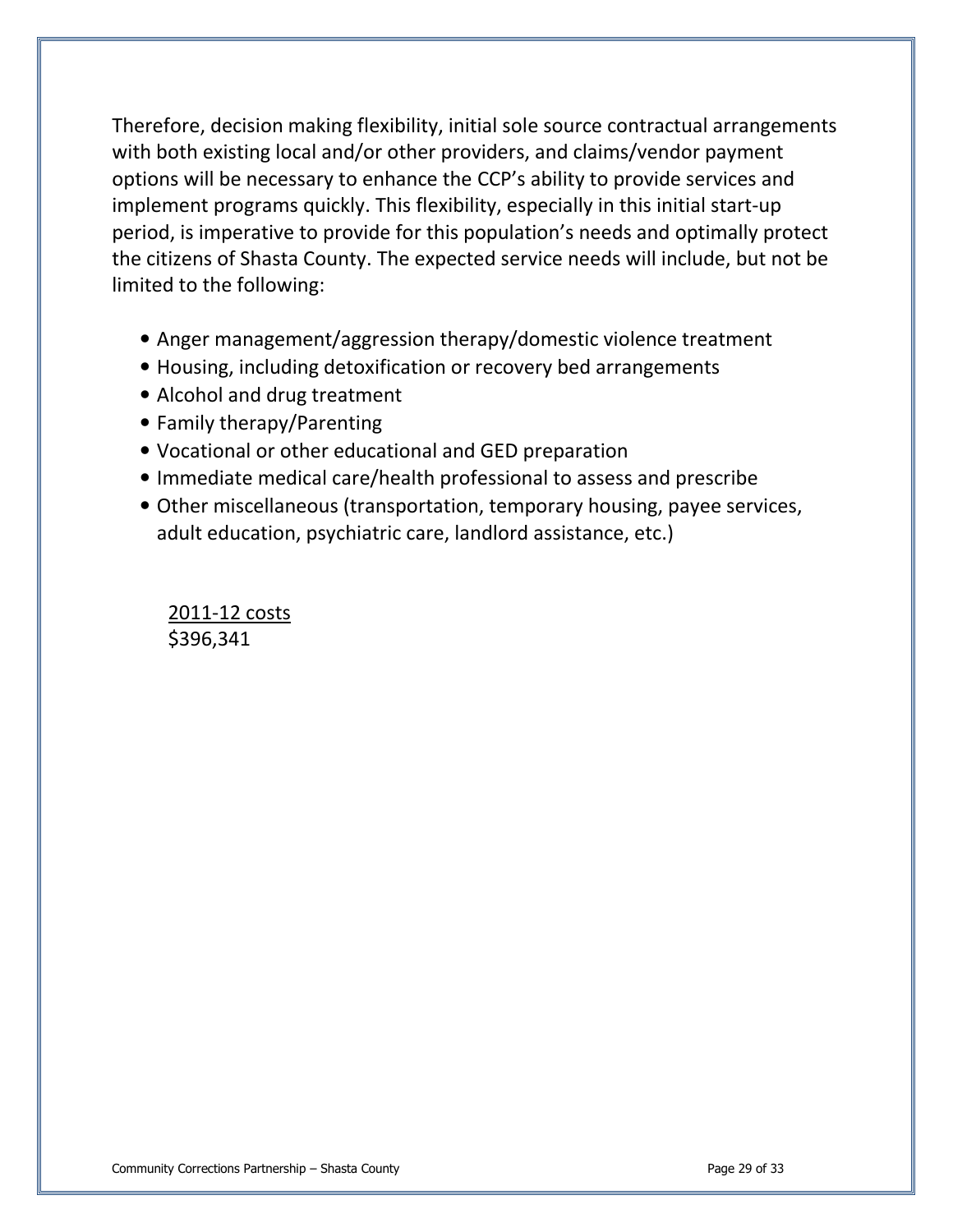# CONFLICT INDIGENT DEFENSE SERVICES

When the Shasta County Public Defender's Office is unable to represent a defendant in a criminal case or probation violation proceeding due to a conflict of interest, it is incumbent upon the court to appoint other legal counsel to represent that defendant.

As discussed in other sections of this Realignment Implementation Plan, beginning on October 1, 2011, post-release community supervision revocations will be filed in the Shasta County Superior Court by the Probation Department, and beginning July 1, 2013, parole revocations will be filed in the Shasta County Superior Court by the state parole agency. If the Shasta County Public Defender's Office is unable to represent a defendant in a PRCS or parole revocation proceeding due to a conflict of interest, it will be necessary for the court to appoint counsel to represent that defendant. The current panel of indigent defense attorneys has agreed to provide that service for a flat fee of \$300 per appointment. It is unknown how many PRCS and/or parole revocation proceedings will go to those private attorneys, but it is not expected to be a significant number, at least through the remainder of FY 2011-12.The Executive Committee has agreed to allocate \$10,000 for FY 2011-12 to cover this contingency.

2011-12 costs \$10,000

# UNDESIGNATED REALIGNMENT FUNDING

The CCP Executive Committee also recommends that approximately 8% of FY 2011-12 funding remain undesignated at this time. The CCP will work together to monitor, assess, and adjust this Plan as the year progresses. These funds will remain available to expand programming and/or develop or implement new strategies.

2011-12 costs \$240,000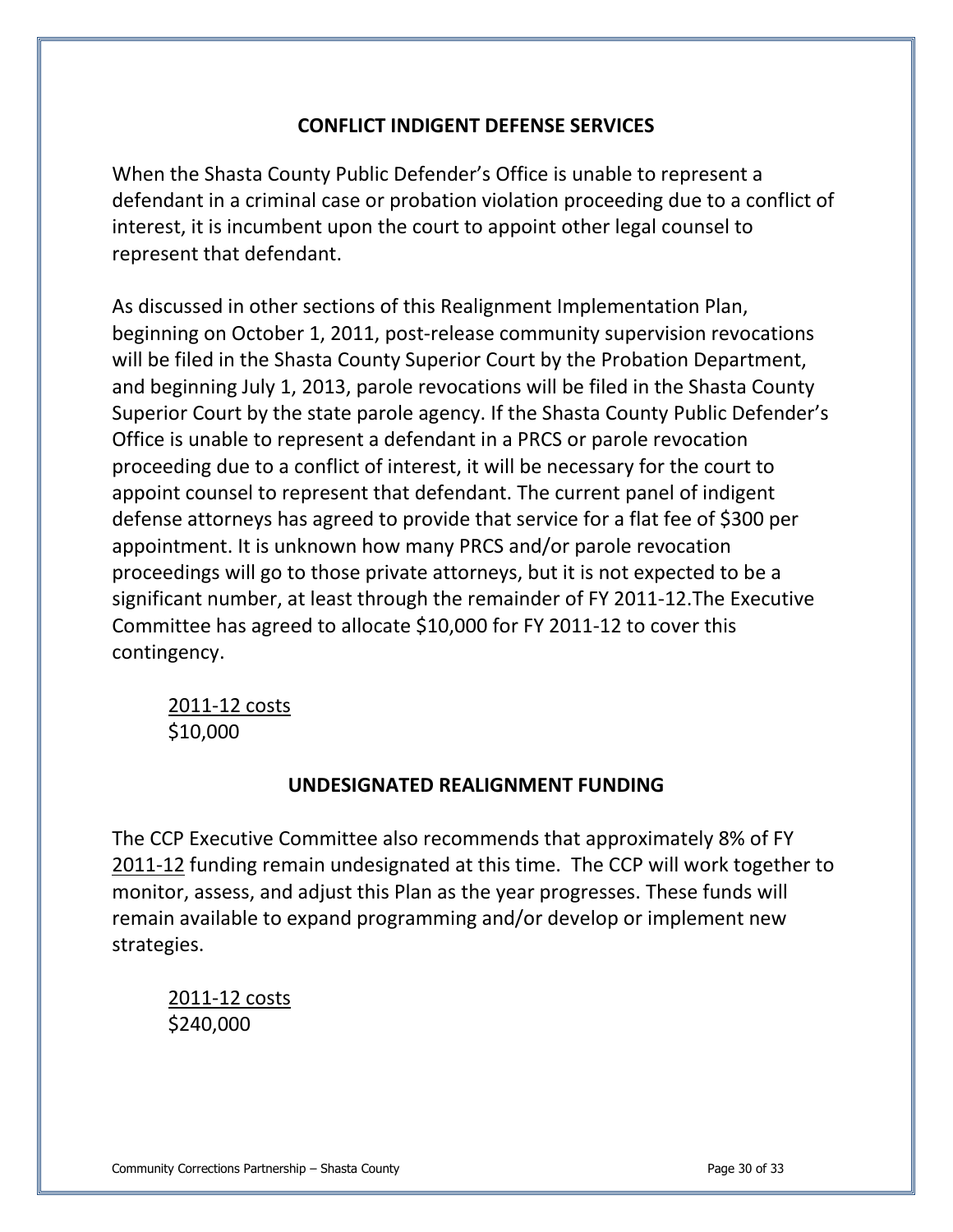# DATA COLLECTION AND ANALYSIS

Effectively administering this Public Safety Realignment Implementation Plan requires data collection and analysis. The implementation strategies described in the Plan will each be under the management of County departments. The following list is an example of recommended data elements to be collected by the respective program or agency as they relate to the mentioned strategies. Each program or agency will be required to uniquely identify the Post-Release Community Supervision population as a separate population from existing populations in order to evaluate outcomes and make effective use of Realignment funds.

# Post-Release Community Supervision

- Recidivism data for offenders
- Number of technical violations
- Number of technical violations diverted from incarceration
- Number of offenders referred to different programs and services
- Successful completion of programs
- Successful completion of probation

# Compliance Team

- Number of offenders contacted
- Types of contact (phone, in person, etc.)
- Violation for which contact was initiated
- Number of contacts per offender

# Jail/Contract Beds

- Number of offenders sentenced to jail
- Length of stay for offenders
- Number of inmates released to alternative custody options
- Number of beds occupied by offenders
- Number of flash incarcerations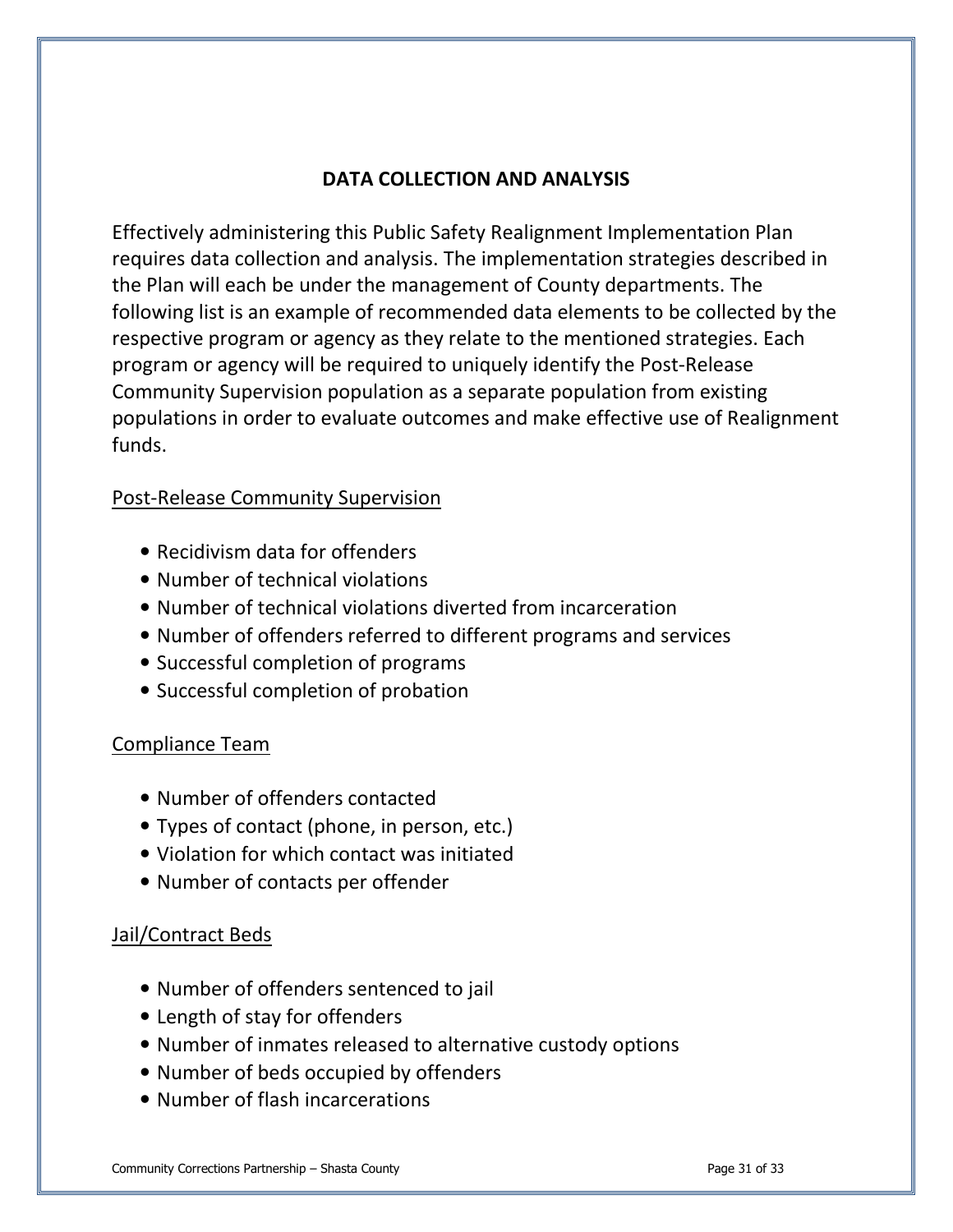# Work Release

- Number of offenders participating in work release
- Number of offenders successfully completing work release

# Mandatory Home Detention with Electronic Monitoring

- Number of offenders participating
- Number of offenders who violate home detention requirements
- Number of offenders successfully completing

# Assessment Center

- Number of offenders participating
- Treatments participated in by offenders
- Treatment outcomes for offenders

# Other Programs and Services

- Number of referrals
- Number of completions
- Number of failures